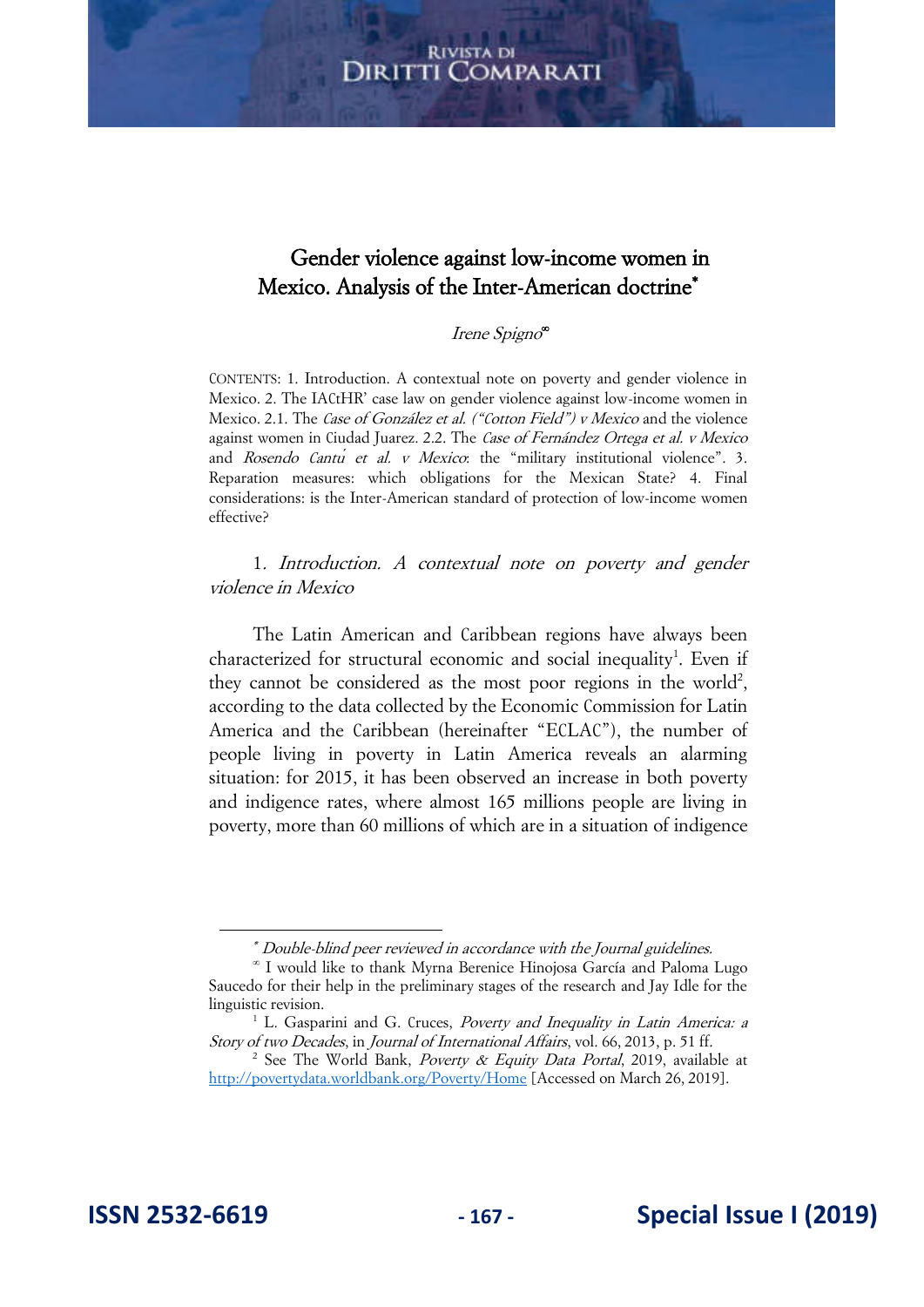

Irene Spigno Gender violence against low-income women in Mexico. Analysis of the Inter-American doctrine

(extreme poverty, living with less than \$ 1.90 per day)<sup>3</sup>, representing almost  $4\%$  of the population<sup>4</sup>.

Even if it has not demonstrated the relationship between extreme poverty and inequality<sup>5</sup>, the Latin American and Caribbean regions continue to be the most unequal in the world<sup>6</sup>: according to the 2014 data, 10% of the population accounts for 71% of the wealth, compared to half of the population that is in poverty, which only would accumulate 3.2%. In that context, and in more specific terms, only 1% owns 40% of the wealth.

Inequality affects men and women differently. Women are more vulnerable to fall and remain in poverty. Unlike the dynamics of male poverty, which is basically related to work, female poverty is also significantly linked to family life and society. The lack of autonomy in women's income-generating capacity makes them especially vulnerable, particularly at certain stages of their life cycle, such as pregnancy, lactation, care of young children and old age. This phenomenon is called "feminization of poverty"<sup>7</sup>. The "gender

<sup>&</sup>lt;sup>3</sup> According to the ECLAC a person is "poor" when the per capita income of his household is lower than the value of the poverty line, or the minimum amount necessary to satisfy his essential needs. Data is available at ECLAC, Social Panorama of Latin America, Santiago del Chile, 2007. See also S. Cecchini and A. Uthoff, Poverty and employment in Latin America: 1990-2005, in Cepal Review, n. 94, 2008, p. 41 ff.

<sup>&</sup>lt;sup>4</sup> See ECLAC, Social Panorama in Latin America, Chile, 2017, graphic II.1.

<sup>5</sup> C. Arriagada, Pobreza en Ame*́*rica Latina: Nuevos escenarios y desafi*́*os de poli*́*ticas para el ha*́*bitat urbano, Santiago del Chile, 2000, p. 18.

<sup>&</sup>lt;sup>6</sup> Inequality in income distribution is measured by the Gini coefficient: in countries with the lowest Gini coefficient income is distributed more evenly. In contrast, those with a higher Gini coefficient are those where the inequality in income distribution is greater. The data on the Gini coefficient is available in the World Bank website: [https://data.worldbank.org/indicator/SI.POV.GINI.](https://data.worldbank.org/indicator/SI.POV.GINI)

<sup>7</sup> The first mention of this expression can be found in Diana Pearce's work on The feminization of poverty: Women, work, and welfare, in Urban and Social Change Review, vol.11, 1978, p. 28 ff. Her work was focused particularly on the statistical description that referred to the increase of the number of households headed by women in the USA (which went from 10.1% in 1950 to 14% in 1976,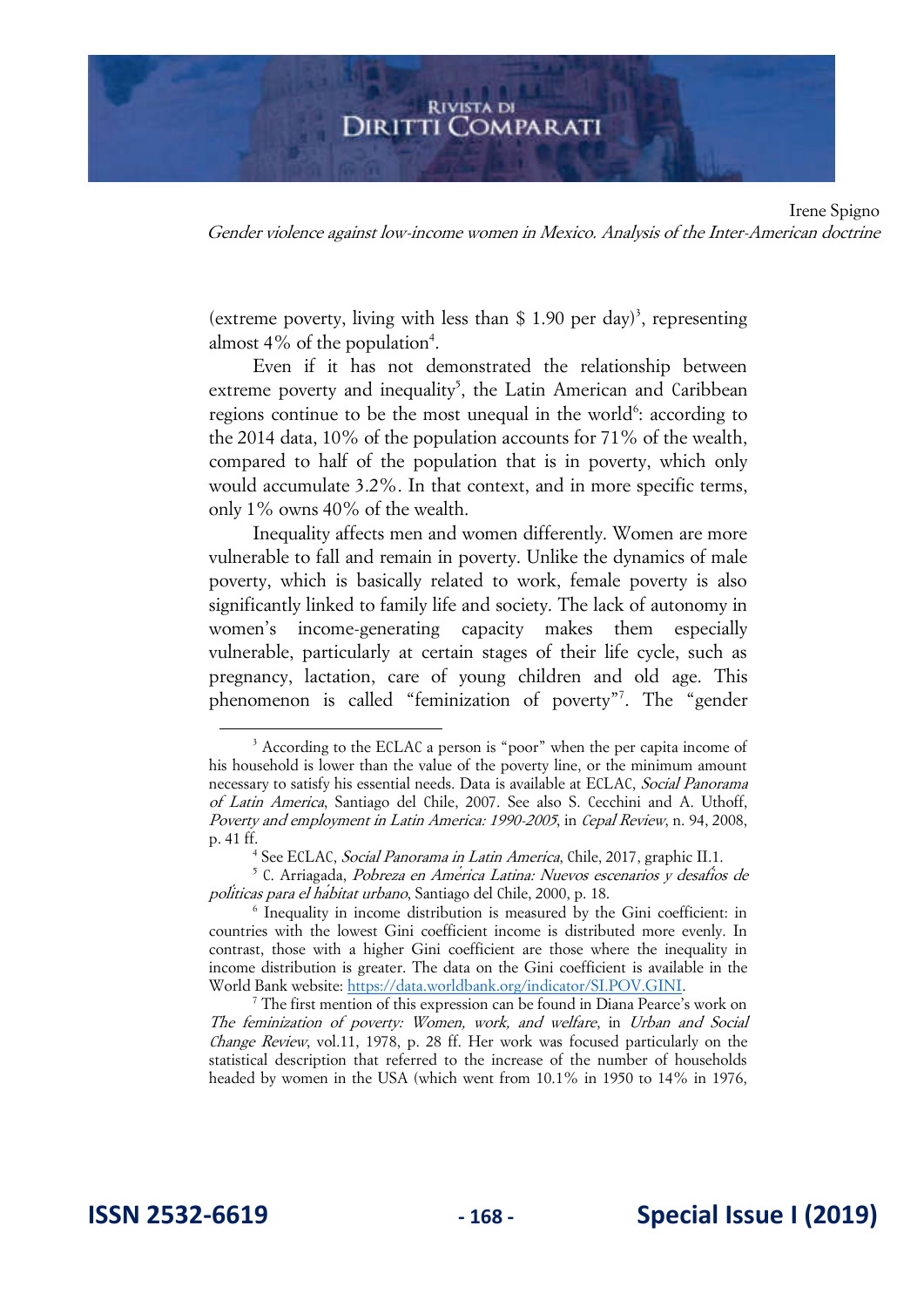

Irene Spigno Gender violence against low-income women in Mexico. Analysis of the Inter-American doctrine

perspective" also points to a multidimensional perspective because the multiple roles of men and women in the house, in the labor market and in society are considered, as well as factors such as age and ethnicity that interrelate with gender<sup>8</sup>.

Inequality is strongly related to violence too. It is not a coincidence that Latin America and the Caribbean are both within the most unequal regions in the world and the most insecure outside the war zones. According to the last Annual Report elaborated by the Mexico's Citizens' Council for Public Security's<sup>9</sup>, among the 50 most dangerous cities in the world – as far as the number of homicide is concerned – 42 are located in Latin America<sup>10</sup>. However, also data on

which resulted in a 40% increase) and the correlation of that fact with the deterioration of their living conditions.

<sup>8</sup> See C. Clert, De la vulnerabilidad a la exclusio*́*n: ge*́*nero y conceptos de desventaja social, in I. Arriagada and C. Torres (eds.), Ge*́*nero y pobreza. Nuevas dimensiones, n. 26, 1998. Regarding the dynamics of poverty, the gender perspective points out the importance of understanding the phenomenon as a "process" and not as a "symptom", thus avoiding static views, that is, «poverty as a photo, [that] naturalizes and freezes social relations, gives little account of the relations of the gender and generation system, does not allow to understand the previous processes or potentialities and does not allow understanding poverty in historical macro social and micro dimensions in the home»: M. C. Feijoó, Desafi*́*os <sup>c</sup>onceptuales de la pobreza desde una perspectiva de ge*́*nero, document presented to the Meeting of Experts on Poverty and Gender, Economic Commission for Latin America and the Caribbean (ECLAC)/International Labor Organization (ILO), Santiago del Chile, 12-13 August 2003.

<sup>9</sup> The Report is available at <http://seguridadjusticiaypaz.org.mx/files/Metodologia.pdf>[Accessed on April 15, 2019].

<sup>&</sup>lt;sup>10</sup> 15 out of 50 are located in Mexico (Tijuana is the first in the list with 138,26 for every 100.000 people, Acapulco, Ciudad Victoria, Ciudad Juárez, Irapuato, Cancun, Culiacan, Uruapan, Ciudad Obregon, Coatzacoalcos, Celeva, Ensenada, Tepic, Reynosa and Chihuahua follow), 14 in Brazil (Natal, Fortaleza, Belem, Feira de Santana, Maceio, Vitória da Conquista, Aracaju, Salvador, Macapa, Campos dos Goytacazes, Manaus, Recife, Joao Pessoa, Terisina) and 6 in Venezuela (Caracas, Ciudad Guayana, Ciudad Bolivar, Barquisimeto, Maturin and Valencia). Two Colombian cities are on the list (Palmira and Cali), as two Honduran cities (San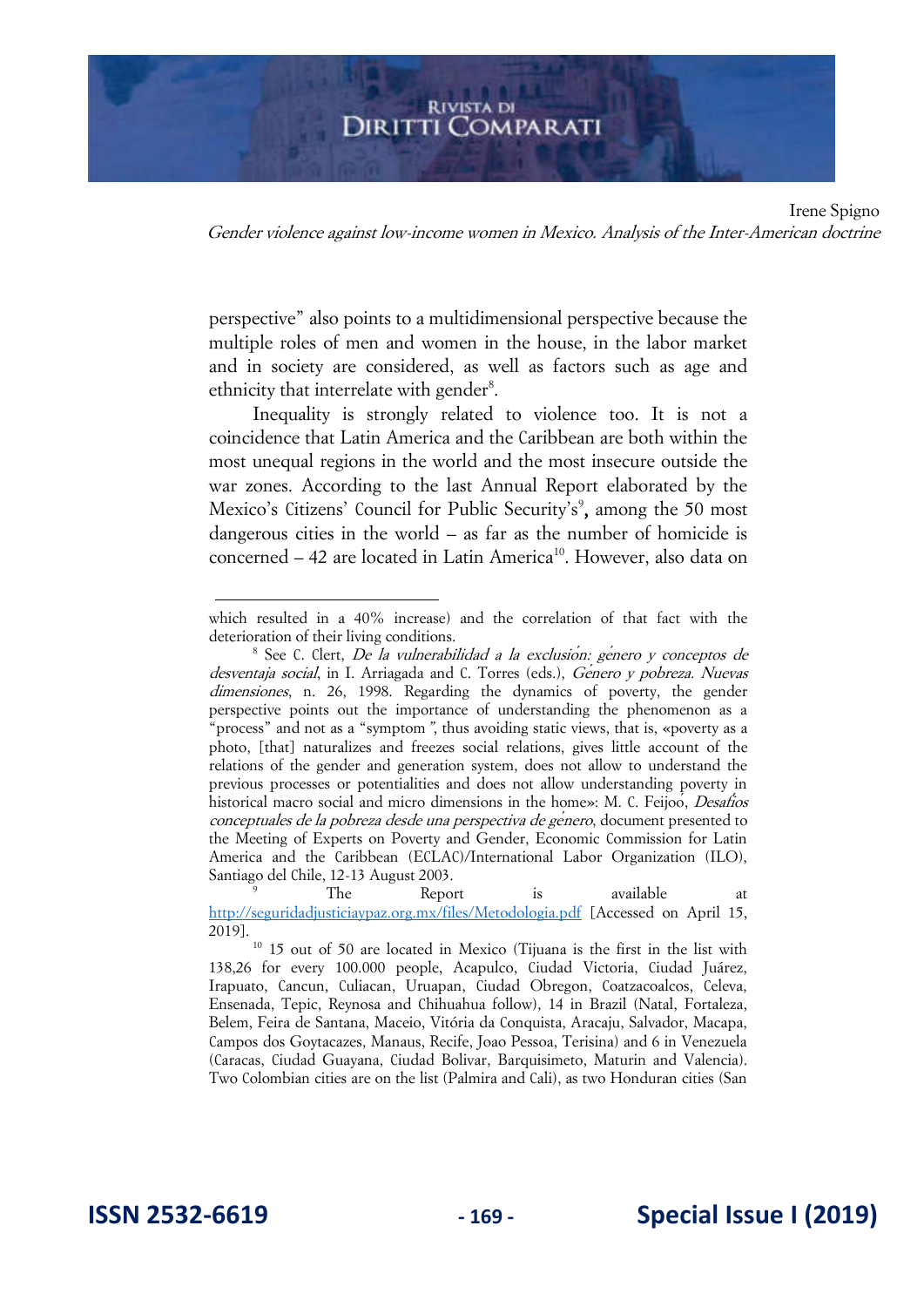

Irene Spigno Gender violence against low-income women in Mexico. Analysis of the Inter-American doctrine

gender violence is really alarming. In 2017, almost 3,000 women were murdered in the Latin American and Caribbean regions by their former or actual partner<sup>11</sup>, with Brazil leading the list with  $1,133$ murdered women for gender-related reasons<sup>12</sup>.

It is not a coincidence that the most unequal region in the world is also the most violent one and it does represent a real risk in generating endemic violence against women and especially lowincome women. According to the studies conducted by the Inter-American Development Bank<sup>13</sup>, the strict relationship between inequality and violence emerges. On one hand, inequality constitutes a risk factor for the appearance of physical violence in the house. On the other hand, inequality is the consequence of violence, that is, violence impoverishes and slows economic development, since: (a) attention to the consequences of social violence and domestic violence causes spending on police system, judicial and in the provision of social services which, as a whole, commits resources that could be destined to more productive activities, and (b) in the specific case of women who suffer domestic violence, are less productive in their places of work, which is a direct loss for national production.

Pedro Sula and Distrito Central), and El Salvador, Guatemala, and Jamaica all have one city on the list. Four US cities are on the list as well listed: St. Louis, Baltimore, Detroit and New Orleans. San Juan, the capital of Puerto Rico, is also on it.

<sup>&</sup>lt;sup>11</sup> According to official data compiled by the Gender Equality Observatory for Latin America and the Caribbean (GEO) of the ECLAC, available at [https://oig.cepal.org/sites/default/files/nota\\_27\\_eng.pdf](https://oig.cepal.org/sites/default/files/nota_27_eng.pdf) [Accessed on April 30, 2019].

 $12$  Nonetheless, if the rate per every 100,000 women is compared, the phenomenon has a scope in El Salvador that is seen nowhere else in the region: 10.2 femicides for every 100,000 women. In 2016, Honduras recorded 5.8 femicides for every 100,000 women. In Guatemala, the Dominican Republic and Bolivia, high rates were also seen in 2017, equal to or above 2 cases for every 100,000 women. In the region, only Panama, Peru and Venezuela have rates below 1.0.

<sup>&</sup>lt;sup>13</sup> Cited in (cited in M. Buviníc et al, La violencia en América Latina y el Caribe: un marco de referencia para la acción, Washington D.C., 1999.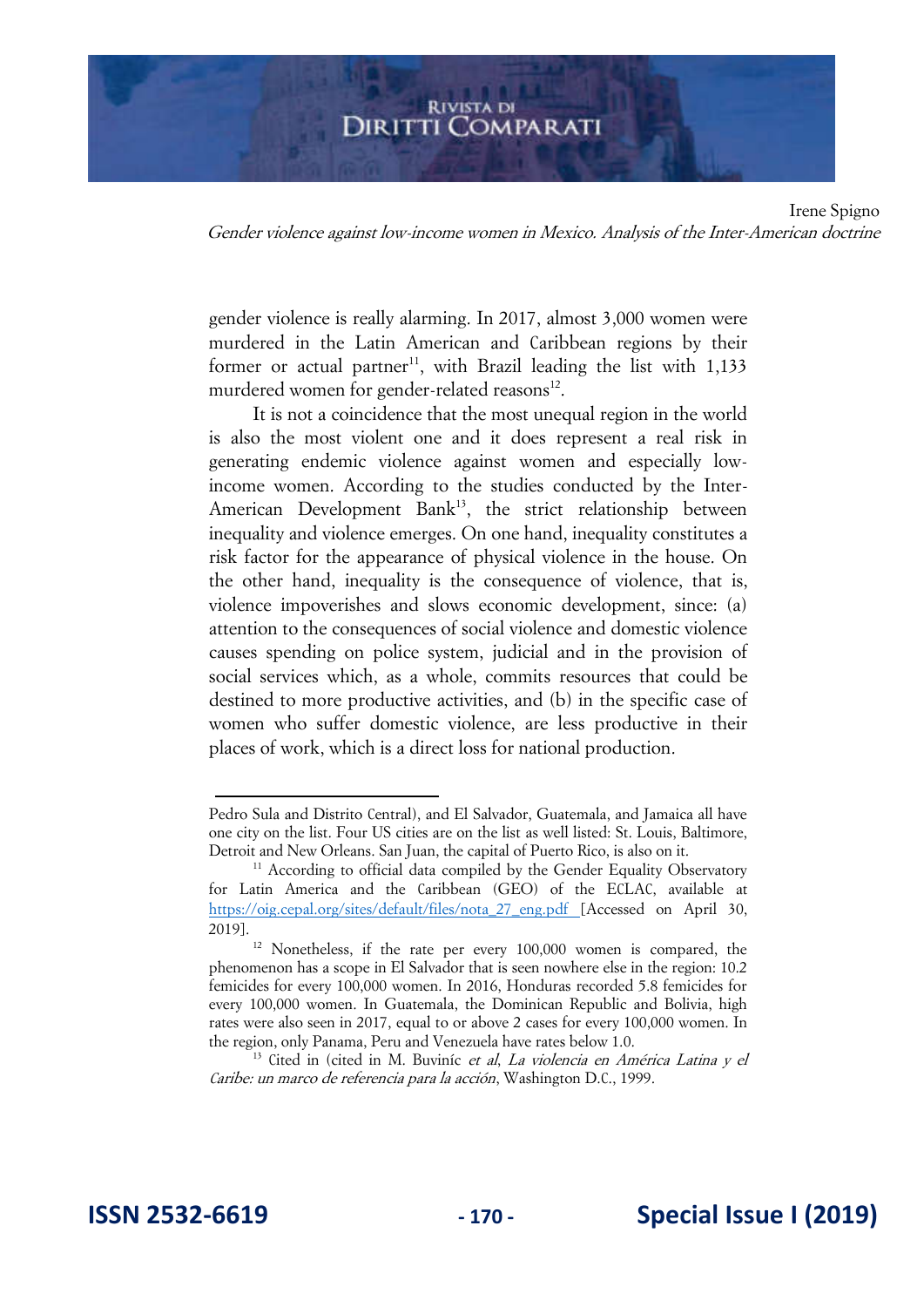Irene Spigno Gender violence against low-income women in Mexico. Analysis of the Inter-American doctrine

Mexico is not an exception to this panorama. Data on inequality and gender violence against low-income is really worrying in the country. According to the 2018 Report of the International Monetary Fund<sup>14</sup>, Mexico's economy has registered a continuity in growing and growth is expected to moderately pick up to 2.3% in 2019. While Mexico's public debt is projected to stabilize, the current level—at 54% of GDP—limits space for social and infrastructure spending. However, poverty affects over 43% of the population, and according to the Gini Index, inequality is at almost  $50^{15}$ .

Together with social and economic inequality, also the rates of violence are still very high in Mexico<sup>16</sup>. Mexico also faces serious problems as far as gender violence is concerned. Gender violence in Mexico is a broad and complex phenomenon that is rooted in social structures and has various manifestations. In 2007, the General Law on the Women Access to a Life Free of Violence was enacted, which constitutes a pillar in the normative framework to address violence against women in the country. However, there are gender roles and stereotypes that are still valid and they can partly explain the high rates of gender violence in Mexico.

According to the data elaborated by the National Institute of Statistic and Geography, out of the 46.5 million women aged 15 and over in the country 66.1% (30.7 million) have faced violence of any

<sup>16</sup> As already mentioned above among the first six more dangerous cities in the world, five are Mexican: see supra, note n. 10.

<sup>&</sup>lt;sup>14</sup>Available at [https://www.imf.org/en/Publications/CR/Issues/2018/11/07/Mexico-2018-Article-](https://www.imf.org/en/Publications/CR/Issues/2018/11/07/Mexico-2018-Article-IV-Consultation-Press-Release-Staff-Report-and-Staff-Statement-46343)[IV-Consultation-Press-Release-Staff-Report-and-Staff-Statement-46343](https://www.imf.org/en/Publications/CR/Issues/2018/11/07/Mexico-2018-Article-IV-Consultation-Press-Release-Staff-Report-and-Staff-Statement-46343) [Accessed on April 15, 2019].

<sup>&</sup>lt;sup>15</sup> According to the 2018 Report of the International Monetary Fund on Mexico (see supra, note n. 14), poverty rates remain high due to the Mexico's meager per capita growth in recent decades. Moreover, social policies in the country have not been targeted as well as they could have been: as a matter of fact, some social programs have disproportionately benefited individuals at the top rather than at the bottom of the income distribution.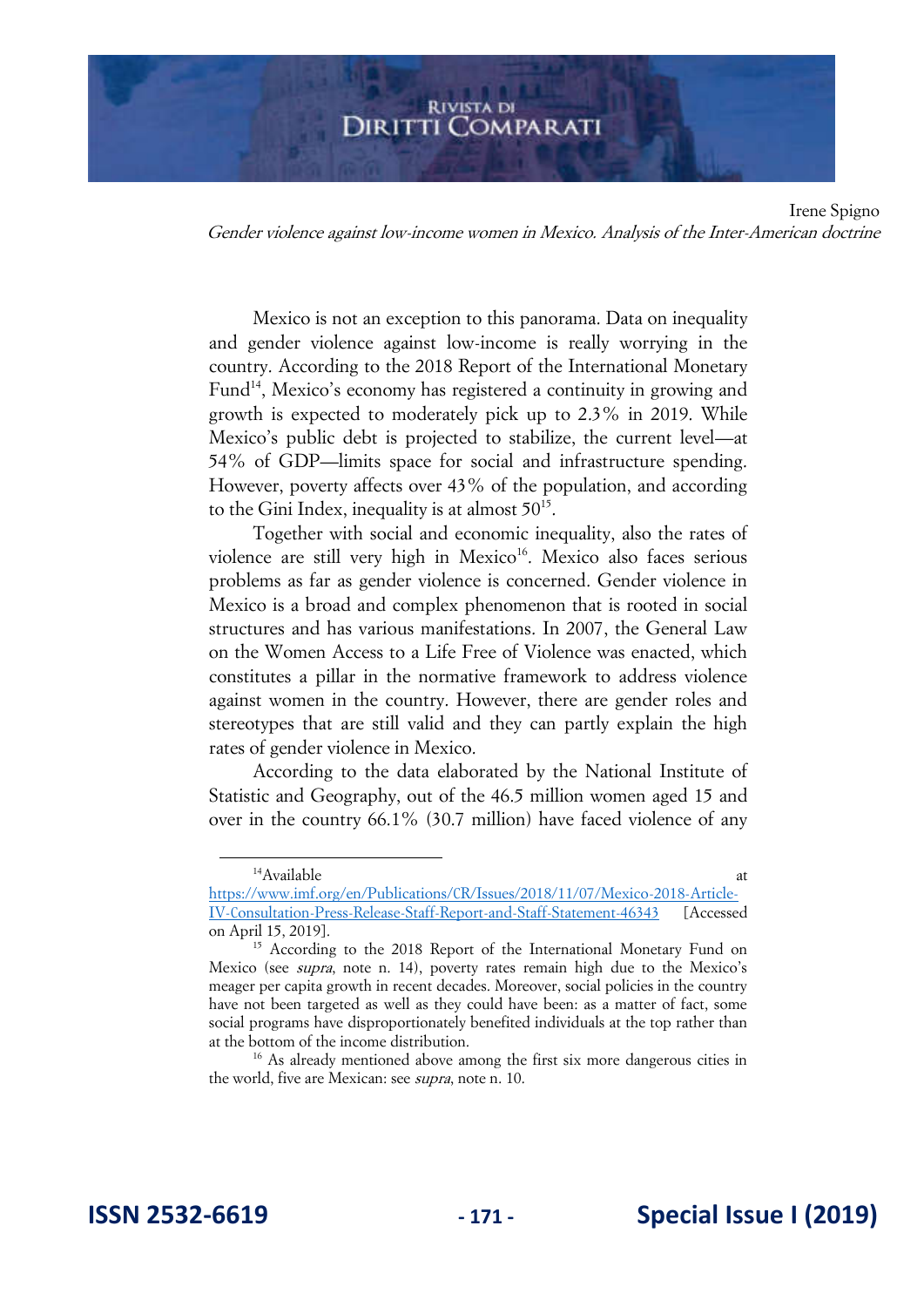Irene Spigno Gender violence against low-income women in Mexico. Analysis of the Inter-American doctrine

kind and by any aggressor, during their lives. 43.9% have faced assaults by the current or last partner throughout their relationship and 53.1% suffered violence from an aggressor other than the couple. Between 2014 and 2016, the entities with the highest rates of femicides have been Baja California, Colima, Chihuahua, Guerrero, the State of Mexico, Michoacán, Morelos, Oaxaca, Sinaloa, Tamaulipas and Zacatecas<sup>17</sup>.

Among the different dynamics of violence against women that have occurred in the country, there are some that due to their seriousness and for being representatives of a context of generalized endemic gender violence have reached the Inter-American Court of Human Rights (hereinafter "the IACtHR"), which developed a very interesting case law in which the issue of gender violence against lowincome women has been addressed.

According to Article 1 of the American Convention on Human Rights (hereinafter "the American Convention")<sup>18</sup>, on "Obligation to Respect Rights", «The States Parties to [the] Convention undertake to respect the rights and freedoms recognized [t] herein and to *guarantee* to all persons subject to their jurisdiction the free and full exercise of those rights and freedoms, without any discrimination for reasons of race, color, sex, language, religion, political or other opinion, national or social origin, economic status, birth, or any other social condition.» (emphasis added)

<sup>&</sup>lt;sup>17</sup> See the *Encuesta Nacional sobre la Dinamica de las Relaciones en los* Hogares 2016 [National Survey on the Dynamics of Relationships in Households 2016], the Encuesta Nacional de Victimizacio*́*n y Percepcio*́*n sobre Seguridad Pu*́*blica 2018 [National Survey of Victimization and Perception of Public Safety 2018] and the Censo de Alojamientos de Asistencia Social 2015 [Census of Social Assistance Lodges 2015] all elaborated by the National Institute of Statistics, Geography and Informatics (INEGI, from its name in Spanish, Instituto Nacional de Estadística, Geografía e Informática).

<sup>&</sup>lt;sup>18</sup> Organization of the American States, American Convention on Human Right, November 22, 1969.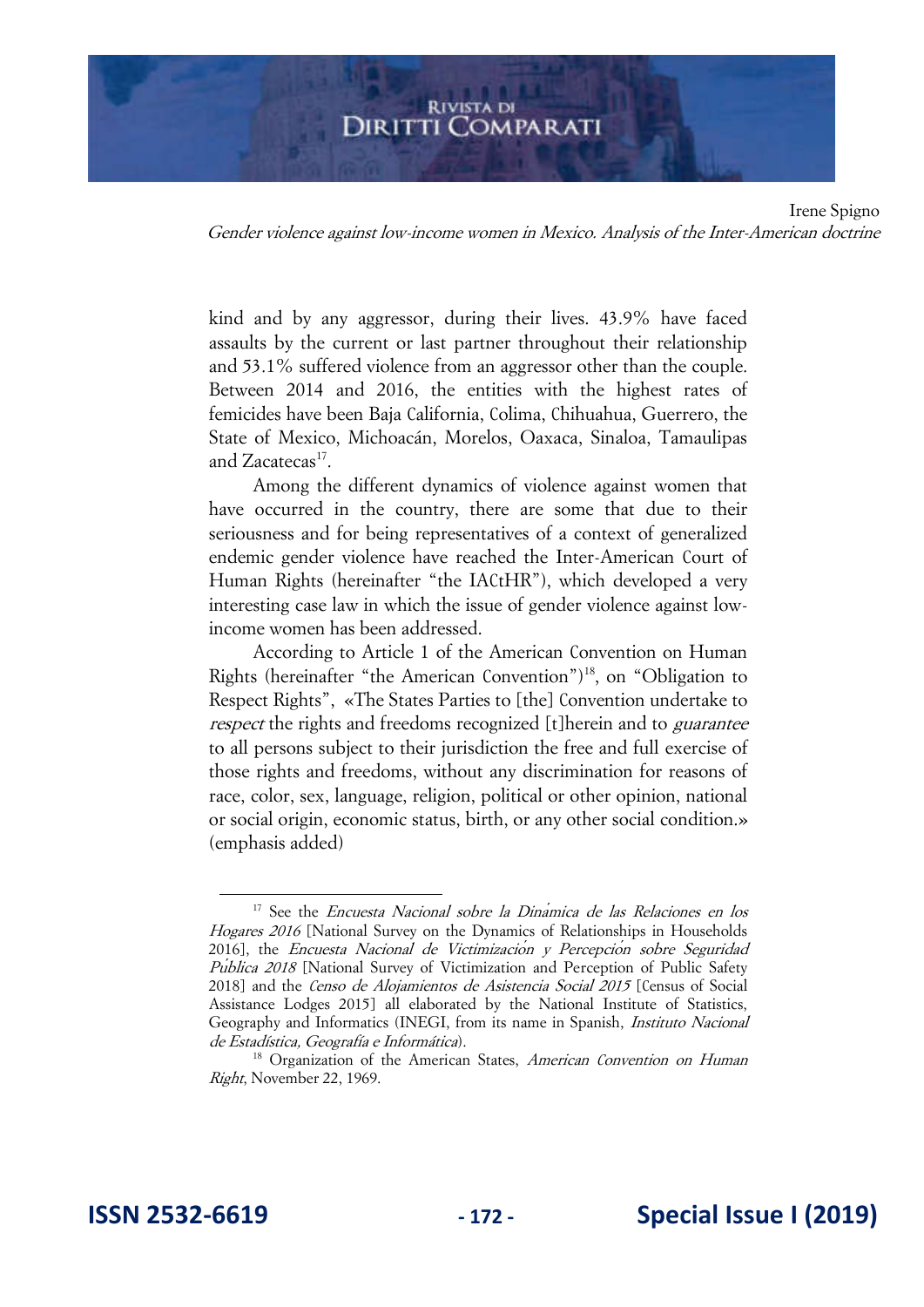Irene Spigno Gender violence against low-income women in Mexico. Analysis of the Inter-American doctrine

It does establish a double obligation: on the one hand, the obligation to "respect" and, on the other, the obligation to "guarantee". The first implies an attitude of "omission", that is, of not violating people's fundamental rights: in this sense, therefore, States have the duty to refrain from committing any type of action or act that interferes with the free and full exercise of the human rights. The second, on the other hand, implies a *quid pluris*, identified in the State duty to take specific measures and activate mechanisms to "prevent" rights from being violated by others.

There is a third obligation provided by the American Convention: Article 63.1 establishes the State obligation to "repair" the injury provoked by the violation of the rights recognized in the Convention<sup>19</sup>. It deals with the idea of a "full reparation", which arises from the responsibility attributable to the State. Consequently, reparation is a right for who has been affected but also a State  $obligation<sup>20</sup>$ .

Which are the implications in terms of human rights related to these obligations with reference to cases of gender violence against low-income women? And more importantly, which are the measures that States must adopt to repair cases of gender violence?

<sup>&</sup>lt;sup>19</sup> Article 63 of the American Convention «1. If the Court finds that there has been a violation of a right or freedom protected by this Convention, the Court shall rule that the injured party be ensured the enjoyment of his right or freedom that was violated. It shall also rule, if appropriate, that the consequences of the measure or situation that constituted the breach of such right or freedom be remedied and that fair compensation be paid to the injured party.

<sup>2.</sup> In cases of extreme gravity and urgency, and when necessary to avoid irreparable damage to persons, the Court shall adopt such provisional measures as it deems pertinent in matters it has under consideration. With respect to a case not yet submitted to the Court, it may act at the request of the Commission.»

 $20$  On this double connotation of reparation measures see A. J. Rousset Siri, El concepto de reparacio*́*n integral en la jurisprudencia de la Corte Interamericana de Derechos Humanos, in Revista Internacional de Derechos Humanos, n. 1, 2011, p. 59 ff.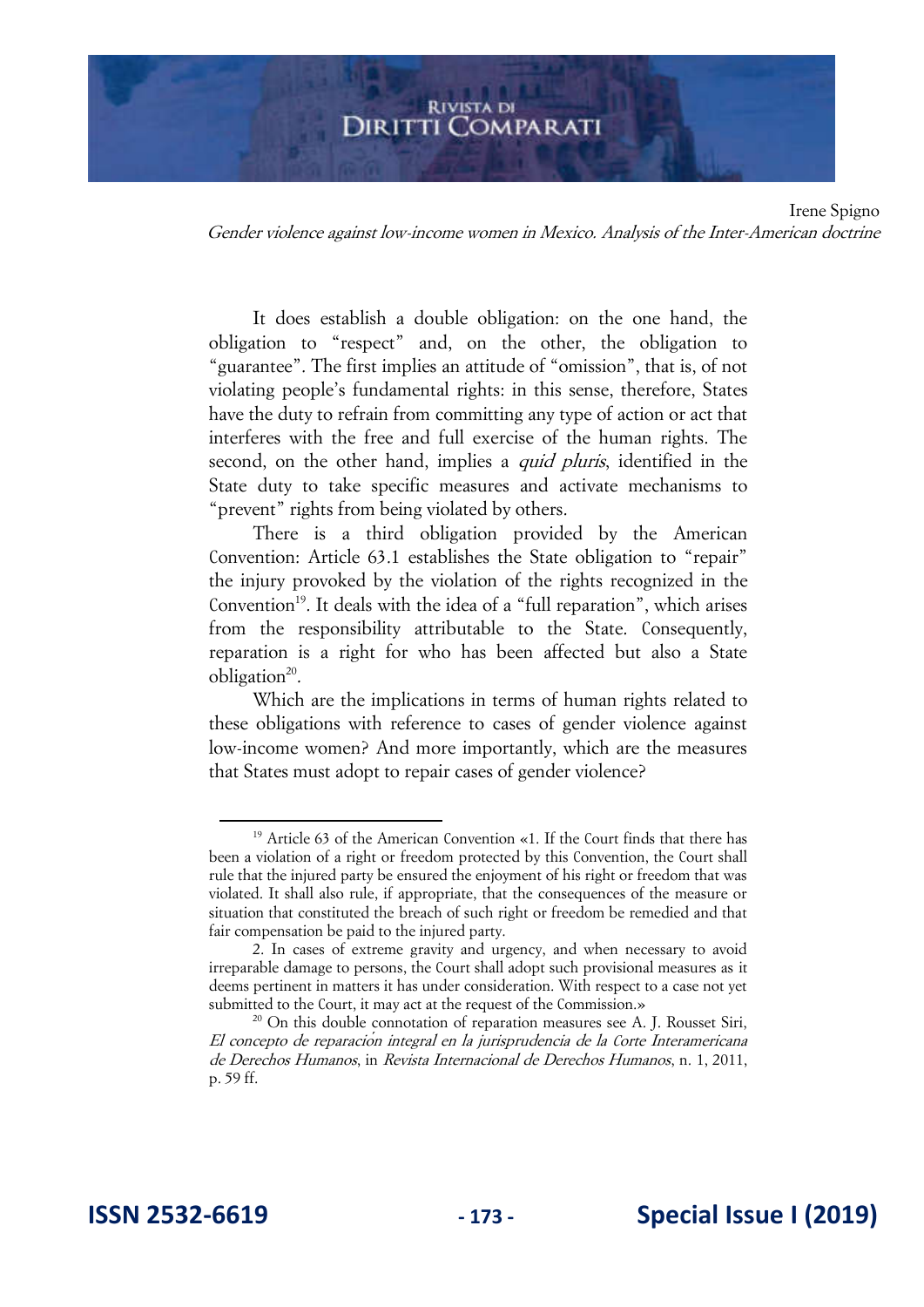Irene Spigno Gender violence against low-income women in Mexico. Analysis of the Inter-American doctrine

The present paper will try to provide an answer to these questions throughout the analysis of the IACtHR case law with specific reference to three decisions: they are the cases of *González et* al. ("Cotton Field") v Mexico<sup>21</sup>, and the "twin decisions": Fernández Ortega et al. *v* Mexico<sup>22</sup> and Rosendo Cantu<sup>*n*</sup> et al. *v* Mexico<sup>23</sup>. In par. 2, a brief description of each case will be offered, underlining which are the rights of the American Convention that IACtHR considers that has been breached. Par. 3 will concentrate on the reparation measures that have been dictated in the selected decisions. Finally, some brief final considerations will be developed, mainly focusing on the effectiveness of the IACtHR case law in the protection of low-income women against gender violence.

The choice of these three decisions finds its justification in the fact that among the cases in which Mexico has been declared internationally responsible for the violation of the rights recognized in the American Convention, the selected cases deal with gender-violence against low income women.

2. The IACtHR' case law on gender violence against low-income women in Mexico

Violence and discrimination against women are endemic problems in many Latin-American countries and the IACtHR has

<sup>&</sup>lt;sup>21</sup> IACtHR, Case of González et al. ("Cotton Field") v Mexico, Judgment of November 16, 2009 (Preliminary Objection, Merits, Reparations, and Costs).

<sup>&</sup>lt;sup>22</sup> IACtHR, Case of Fernández Ortega et al. v Mexico, Judgment of August 30, 2010 (Preliminary Objections, Merits, Reparations and Costs).

<sup>&</sup>lt;sup>23</sup> IACtHR, Case of Rosendo Cantu<sup>*i*</sup> et al. v Mexico, Judgment of August 31, 2010 (Preliminary Objections, Merits, Reparations and Costs).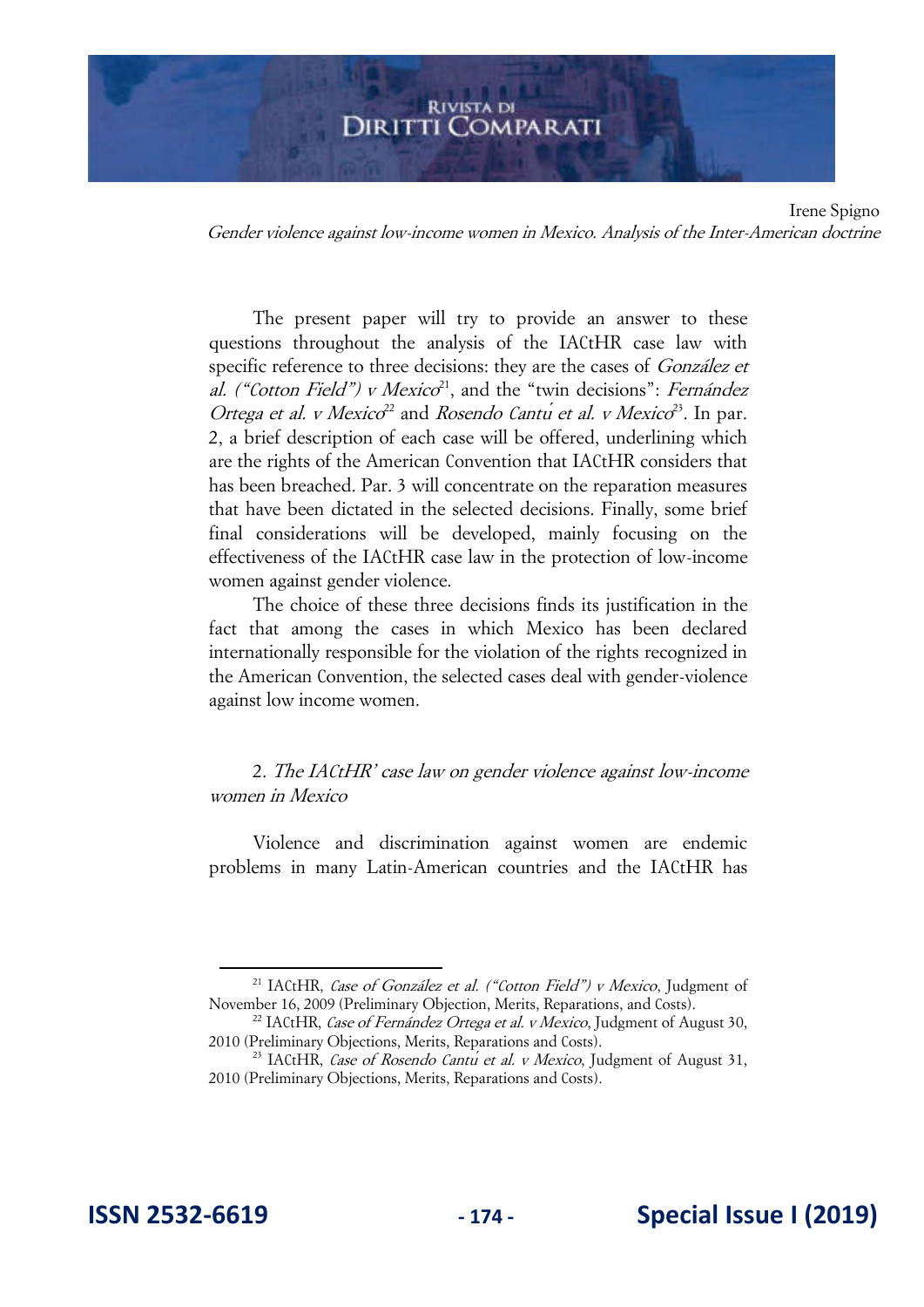

Irene Spigno Gender violence against low-income women in Mexico. Analysis of the Inter-American doctrine

developed a very interesting and advanced case law dealing with this  $i$ ssue $^{24}$ .

Generally speaking, the IACtHR case law on violence and discrimination against women addresses two situations: violence and discrimination in (internal) armed conflict contexts and in no-conflict contexts. In the first category we can include the cases decided by the IACtHR against Colombia<sup>25</sup>, Perú<sup>26</sup>, Guatemala<sup>27</sup> and El Salvador<sup>28</sup>. In these cases, the Court stated that during an armed conflict, women are particularly selected as victims of sexual violence and in these contexts, rape of women becomes a State practice, aimed at

 $28$  IACtHR, Case of the Massacres of el Mozote and nearby places v El Salvador, Judgment of October 25, 2012 (Merits, Reparations and Costs).

<sup>24</sup> See IACtHR, Cuadernillo de Jurisprudencia de la Corte Interamericana de Derechos Humanos No 4: Ge*́*nero, San José Costa Rica, 2017.

<sup>&</sup>lt;sup>25</sup> See the following decisions issued by the IACtHR: *Case of the Massacre of* Mapiripa*́*n v Colombia, Judgment of September 15, 2005 (Merits, Reparations, and Costs) and Case of the Massacres of Ituango v Colombia, Judgment of July 1, 2006 (Preliminary Objections, Merits, Reparations and Costs).

 $26$  See the following decisions issued by the IACtHR: Case of the Miguel Castro-Castro Prison v Peru, Judgment of November 25, 2006 (Merits, Reparations and Costs); Case of Espinoza Gonza*́*les v Peru*́*, Judgment of November 20, 2014 (Preliminary Objections, Merits, Reparations and Costs); and Case of J. v Peru*́*, Judgment of November 27, 2013 (Preliminary Objections, Merits, Reparations and Costs).

<sup>&</sup>lt;sup>27</sup> See the following decisions issued by the IACtHR: *Case of the "Las Dos* Erres" Massacre v Guatemala, Judgment of November 24, 2009 (Preliminary Objections, Merits, Reparations and Costs); Case of the Ri*́*o Negro Massacres v Guatemala, Judgment of September 4, 2012 (Preliminary Objections, Merits, Reparations and Costs); Case of Gudiel A*́*lvarez et al. ("Diario Militar") v Guatemala, Judgment of November 20, 2012 (Merits, Reparations and Costs); Case of the Plan de Sanchez Massacre v Guatemala, Judgment of November 19, 2004 (Reparations); and Case of Human Rights Defender et al. v Guatemala, Judgment of August 28, 2014 (Preliminary Objections, Merits, Reparations and Costs).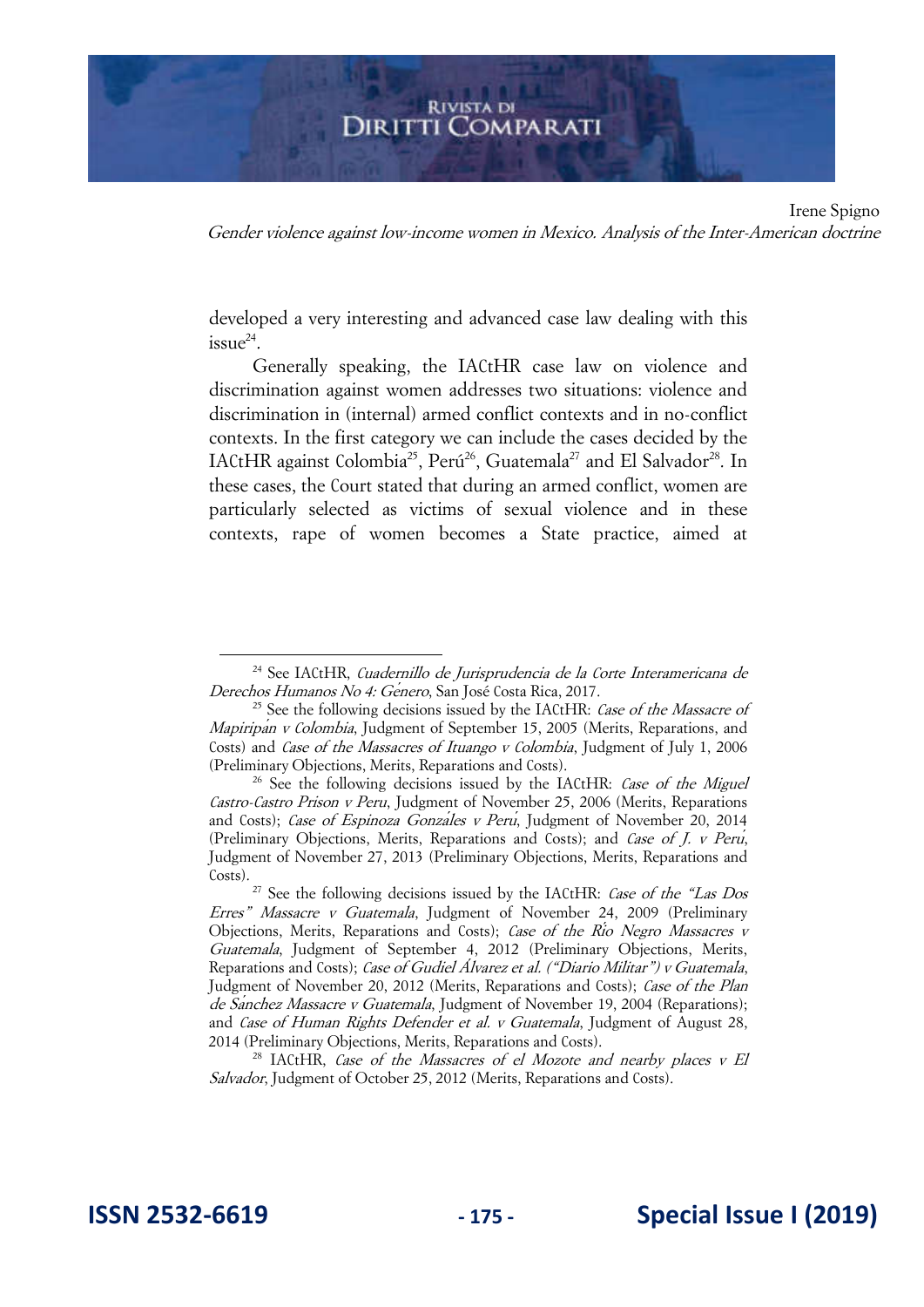

Irene Spigno Gender violence against low-income women in Mexico. Analysis of the Inter-American doctrine

destroying their dignity at the cultural, social, family and individual level<sup>29</sup> and consequently it does constitute a form of torture<sup>30</sup>.

However, one of the more interesting developments of the IACtHR case law in the international and comparative perspective concerns the so called "endemic gender violence" produced in noconflict contexts, in which there has been no interruption of the democratic life of the country and no internal conflict has occurred in the contemporary history.

This is the case of Mexico.

2.1. The Case of González et al. ("Cotton Field") v Mexico and the violence against women in Ciudad Juarez

In the Case of González et al. ("Cotton Field") v Mexico, the IACtHR addressed the disappearance and death of three young women in Ciudad Juarez (Chihuahua): Laura Berenice Ramos Monarrez<sup>31</sup>, Claudia Ivette González<sup>32</sup> and Esmeralda Herrera Monreal<sup>33</sup>. Their young bodies, tortured, raped and brutally

<sup>&</sup>lt;sup>29</sup> See the following decisions issued by the IACtHR: *Case of the "Las Dos* Erres" Massacre v Guatemala, cit., par. 139 and Case of the Plan de Sa*́*nchez Massacre v Guatemala, cit., párr. 49.

<sup>30</sup> D. M. Bustamante Arango, La violencia sexual como tortura. Estudio jurisprudencial en la Corte Interamericana de Derechos Humanos, in Revista Facultad de Derecho y Ciencias Poli*́*ticas, vol. 44, 2014, p. 461 ff.

<sup>31</sup> Laura Berenice Ramos Monárrez was a 17-year-old young woman who was studying the fifth semester of high school. She also worked in a restaurant. Like all young people, she liked to go out, have fun but also worked to have better life opportunities.

<sup>&</sup>lt;sup>32</sup> Claudia Ivette González was 20 vears old and worked in a maquiladora company. She was a very reserved girl and did not like to go out. Her time was always limited as she helped her sister with the care of her youngest daughter.

<sup>33</sup> Esmeralda Herrera Monreal was 14 years old and worked as a domestic employee. She arrived in Ciudad Juarez a few months earlier, with her mother,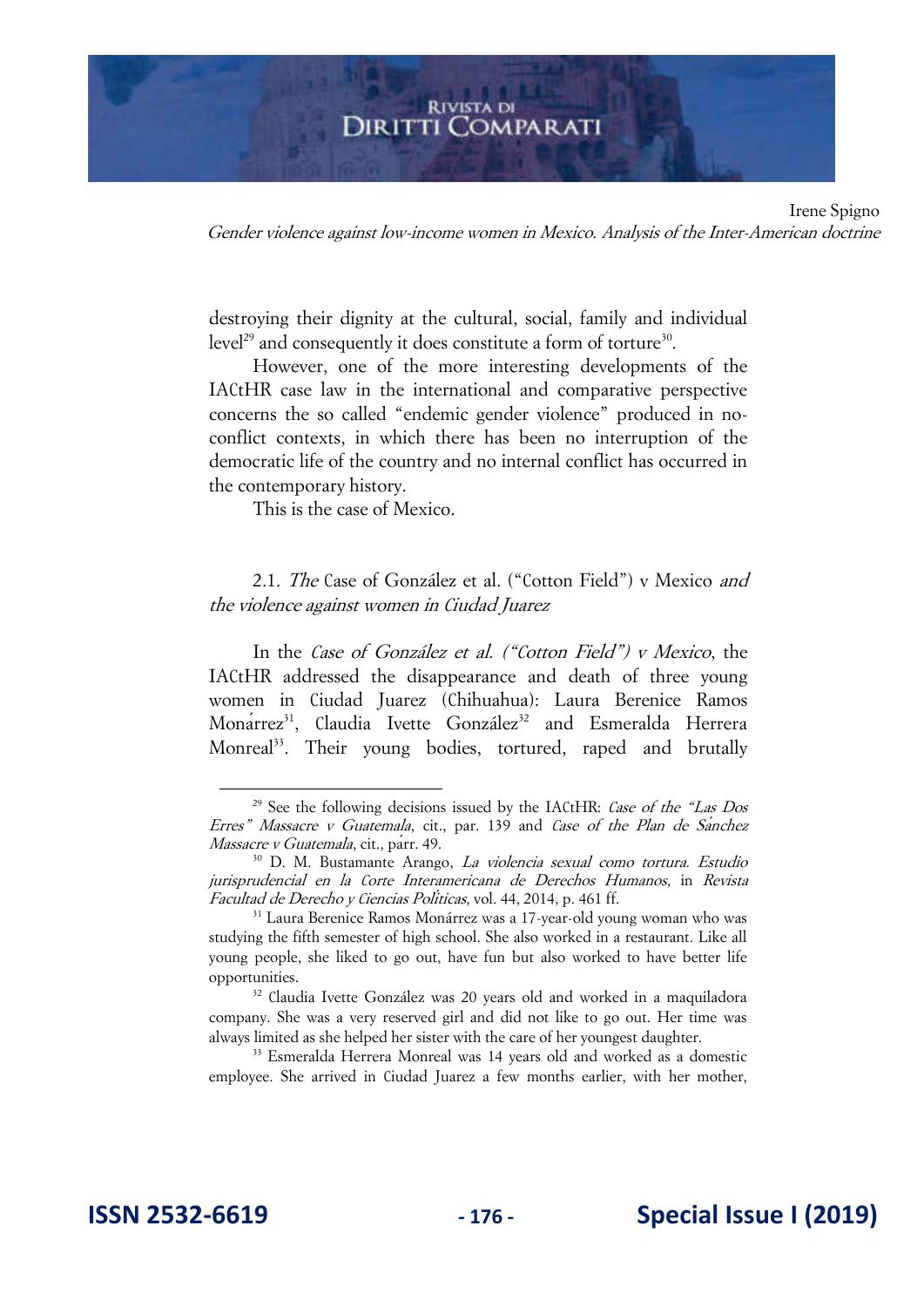

Irene Spigno Gender violence against low-income women in Mexico. Analysis of the Inter-American doctrine

mutilated, were found dead in a cotton field in Ciudad Juárez on November 6 and 7, 2001, along with the mortal rests of five other people.

Ciudad Juárez can be considered a red focus zone as far as "endemic gender violence" is concerned, being sadly famous for many femicide cases. It is located in the north of the country and more specifically in the state of Chihuahua, on the border with El Paso, Texas. It has a population of more than 1.2 million inhabitants, and it is an industrial city – where the maquila industry has flourished – and a place of huge transit for Mexican and foreign migrants. The State, as well as various national and international reports, mention a series of factors that converge in Ciudad Juárez, such as social inequalities and the proximity of the international border, that have contributed to the development of different types of organized crime, such as drugtrafficking, human trafficking, arms smuggling and money-laundering, which have increased the levels of insecurity and violence<sup>34</sup>.

Since 1993, the number of disappearances and murders of women and girls in Ciudad Juárez has increased significantly. Although Ciudad Juárez has been characterized by a significant increase in crimes against women and men, several aspects of the increase are "anomalous" due to the fact that the coefficients for murders of women doubled compared to those for men, the homicide rate for women in Ciudad Juárez is disproportionately higher than that for other border cities with similar characteristics<sup>35</sup>.

Although no clear data exists on the exact number of women who have been murdered in Ciudad Juárez since 1993, according to

brothers and nephews and still had no friends. Since her 15<sup>th</sup> birthday was approaching, her family organized a party to celebrate. In addition, Esmeralda wanted to continue her studies and have a good job that would allow her to support her mother and family.

<sup>&</sup>lt;sup>34</sup> IACtHR, Case of González et al. ("Cotton Field") v Mexico, cit., pars. 113 ff.

 $35$  *Idem.*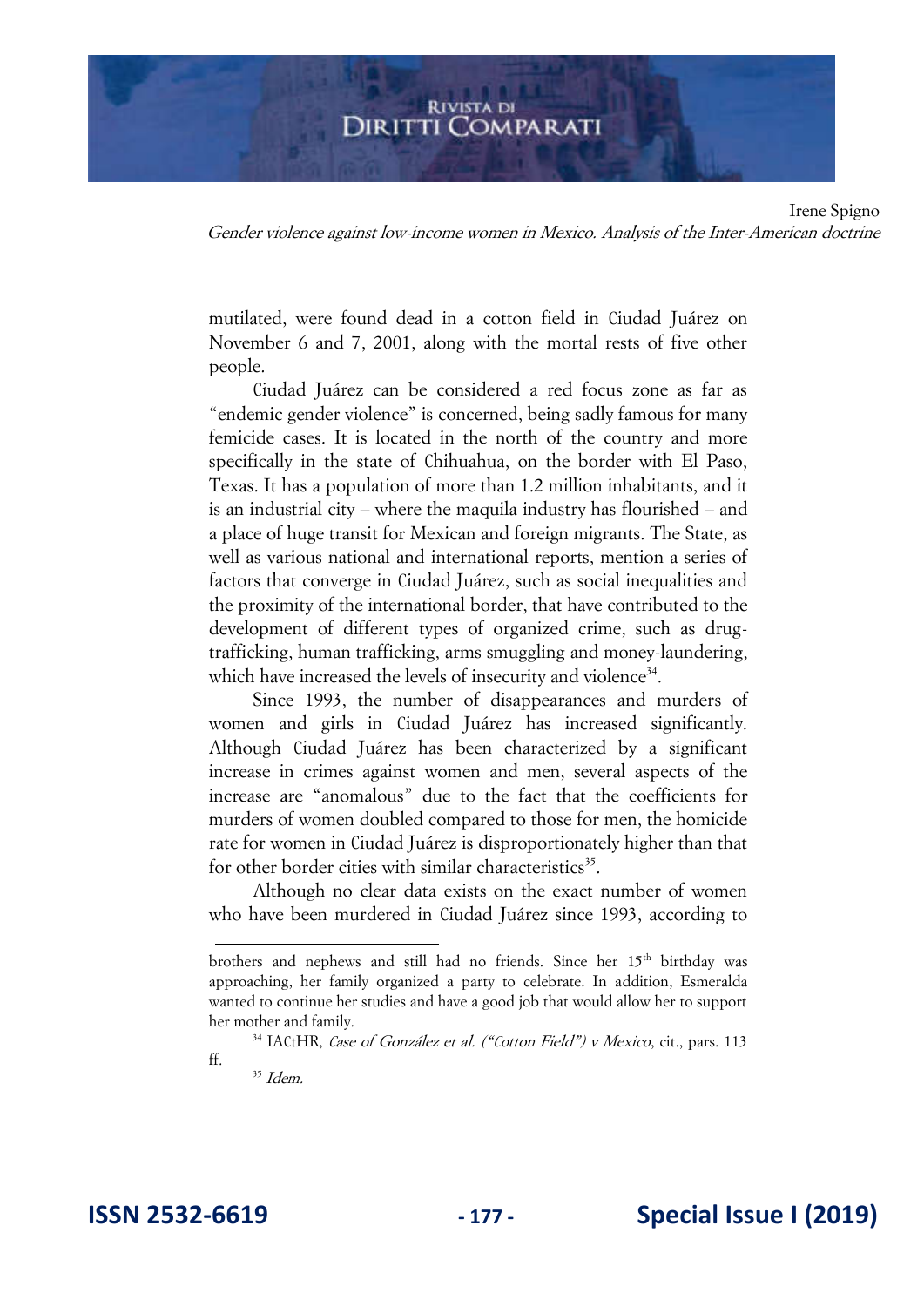Irene Spigno Gender violence against low-income women in Mexico. Analysis of the Inter-American doctrine

relevant reports on this issue a range from 260 to 370 women from 1993 to 2003 has been murdered. Meanwhile, the State forwarded evidence that 264 murders of women had been recorded up until 2001, and 328 up to 2003. According to the same evidence, by 2005, the number of murders of women had increased to 379. Only recently, the Mexican State has acknowledged the problem, recognizing that still in 2006, Ciudad Juárez was ranked fourth among all Mexican cities for the murder of women<sup>36</sup>.

In the three cases at the IACtHR consideration, the girls' disappearance had been reported to the competent authorities by their relatives and close friends within the first  $72$  hours<sup>37</sup>. After the disappearance's report and until the bodies of the victims were found, the authorities had limited themselves to recording the disappearance and requesting the judicial police to investigate. Likewise, an official letter of the Victims of Crime Program had been issued and posters had been prepared indicating that the victims had disappeared. The only investigative effort had been to collect the testimonies of some people<sup>38</sup>. But no real effort to find them was made.

The IACtHR declared Mexico's international responsibility for the violation of various provisions of the American Convention and in particular, the rights to life (Article 4.1, ADH Convention), to personal integrity (Article 5, ADH Convention) and to personal liberty (Article 7, ADH Convention) is pointed out.

More specifically, the State international responsibility is related to the general obligation to respect and guarantee (Article 1.1 of the American Convention), as well as the obligation to adopt provisions of domestic law [Article 2 of the American Convention and Article 7, lett. b) and c) of the Convention to Prevent, Punish and Eradicate Violence against Women - hereinafter "Convention of Belem do

<sup>36</sup> Idem.

<sup>&</sup>lt;sup>37</sup> Ibidem, pars. 171-172.

<sup>38</sup> Ibidem, pars. 180, 185 and 194.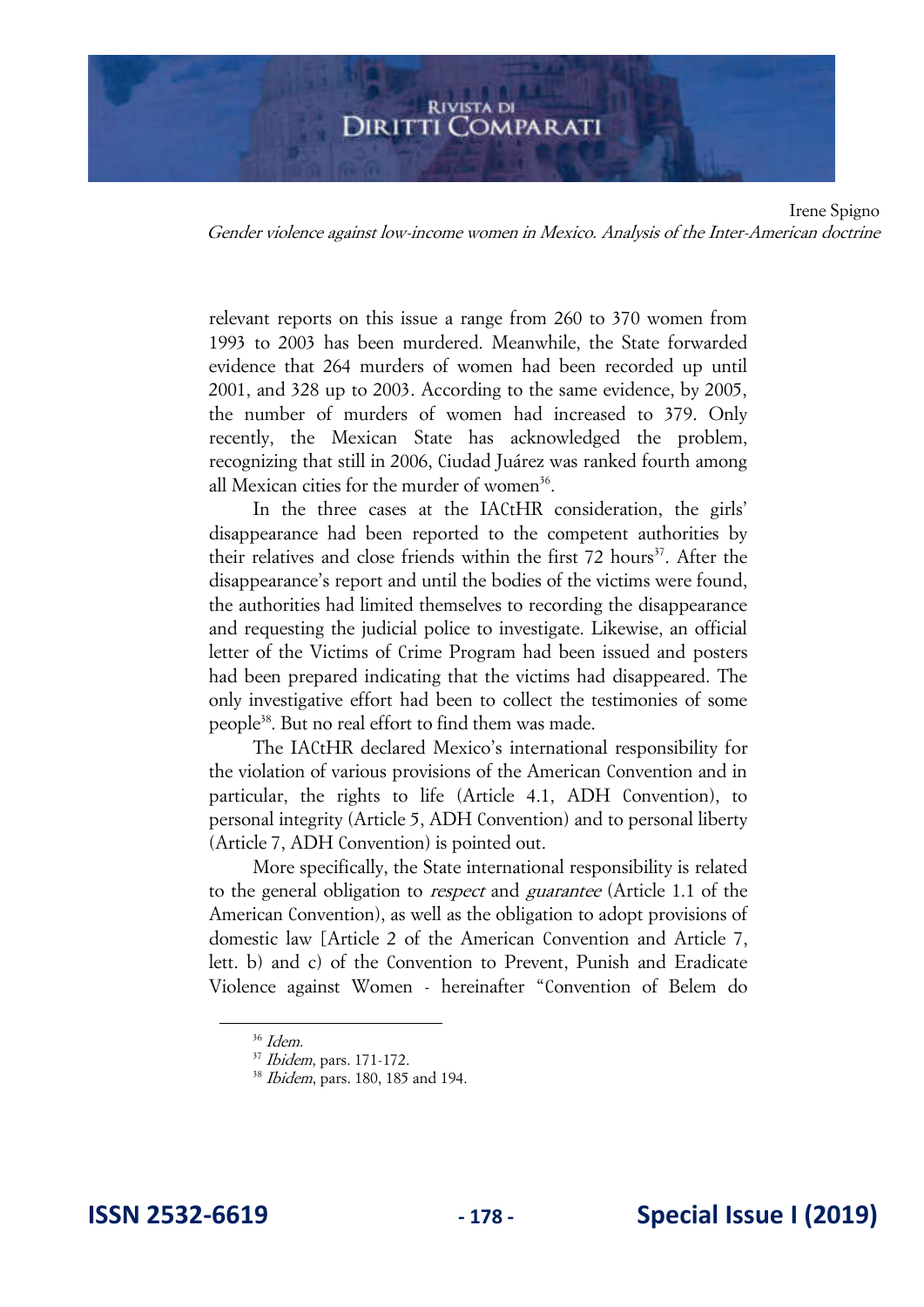Irene Spigno Gender violence against low-income women in Mexico. Analysis of the Inter-American doctrine

Para<sup>"39</sup>]: in particular, as already seen above<sup>40</sup> the general obligation provided for in Article 1.1. of the American Convention establishes a series of more specific obligations that must be activated at two different times: 1. Immediately after the disappearance, that results in the obligation of immediate and effective search (in the specific case, the competent authorities maintained an attitude of indifference towards the victims relatives' complaints, minimizing the disappearance of the girls with discriminatory comments due to their gender and age); 2. Immediately after the finding of the bodies, that implies the duty to investigate, clarify the facts and finding the responsible (not respecting this obligation implies the violation of the rights of access to justice and judicial protection provided by Articles 8.1 and 25.1 of the American Convention).

In this sense, therefore, Mexico international responsibility is related to the attitude of indifference maintained by State authorities that affected the internationally recognized obligation to carry out investigations with due diligence<sup>41</sup>. In addition, irregularities and inconsistencies in the investigation by the Mexican authorities after the disappearance as well as after the finding of the girls bodies are common characteristics in the three cases<sup>42</sup>.

<sup>&</sup>lt;sup>39</sup> Organization of American State, *Inter-American Convention on the* Prevention, Punishment and Eradication of Violence against Women ("Convention of Belem do Para"), June 9, 1994. According to Article 7.a «The States Parties condemn all forms of violence against women and agree to pursue, by all appropriate means and without delay, policies to prevent, punish and eradicate such violence and undertake to: a. refrain from engaging in any act or practice of violence against women and to ensure that their authorities, officials, personnel, agents, and institutions act in conformity with this obligation;». See the following decisions issued by the IACtHR: Case of Fernández Ortega et al. v Mexico, cit., pars. 100-131 and Case of Rosendo Cantu*́* et al. v Mexico, cit., pars. 89-140.

<sup>&</sup>lt;sup>40</sup> See *supra*, par. 1.

<sup>&</sup>lt;sup>41</sup> IACtHR, Case of González et al. ("Cotton Field") v Mexico, cit., pars. 197-199 and 208.

<sup>&</sup>lt;sup>42</sup> For a more detailed description of this case and especially for an analysis of the due diligence see v Abramovich, Responsabilidad estatal por violencia de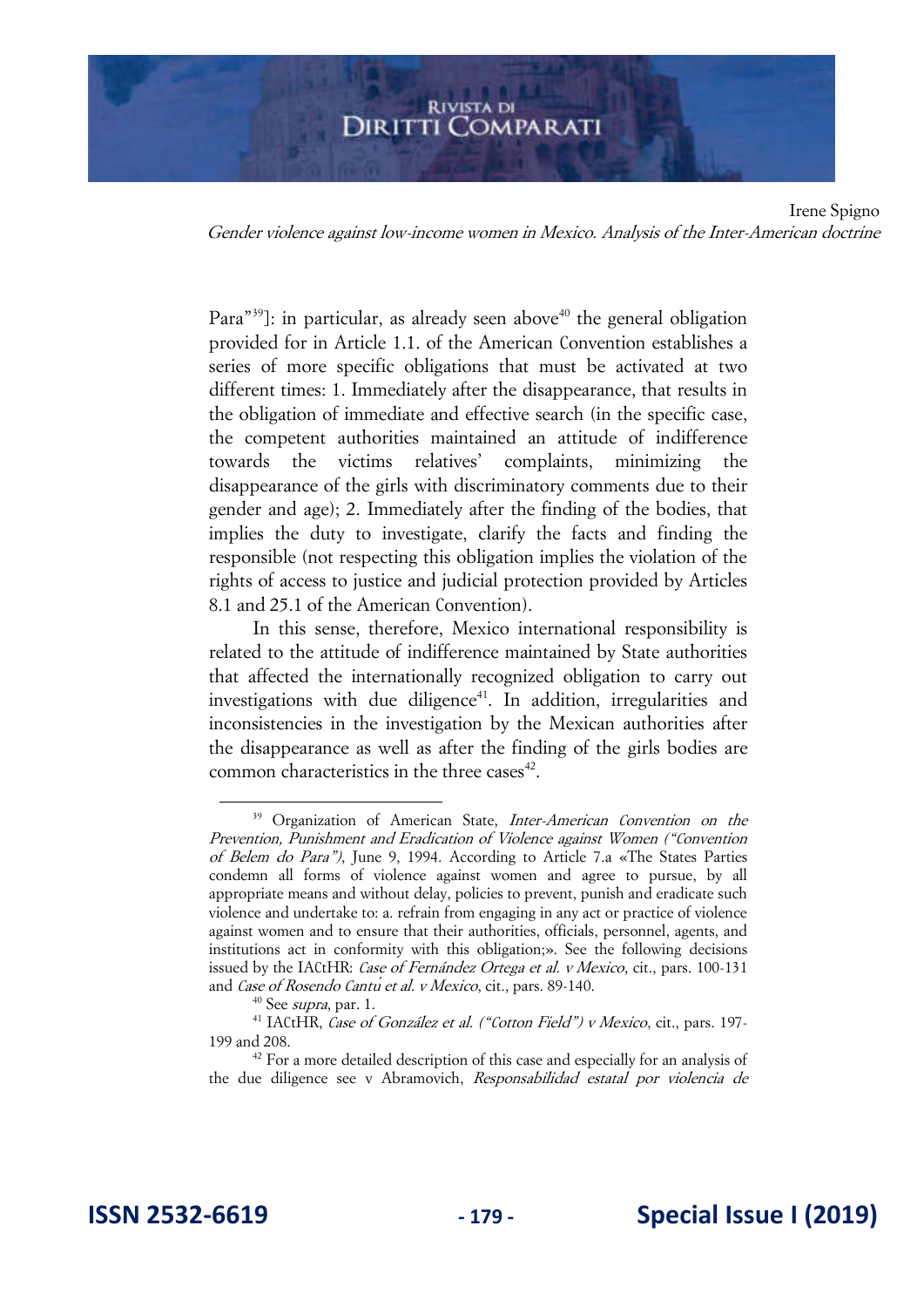Irene Spigno Gender violence against low-income women in Mexico. Analysis of the Inter-American doctrine

### 2.2. *The* Case of Fernández Ortega et al. v Mexico *and* Rosendo Cantu et al. v Mexico: the "military institutional violence"

In the last two decades, the Mexican State of Guerrero (located in the south-west of the country) has experienced a significant military presence, whose purpose was the repression of illegal activities, such as those implemented by the organized crime very present in the  $area<sup>43</sup>$ . Unfortunately, in the exercise of this task, the military present in the territory have been responsible of many fundamental rights' violation<sup>44</sup>.

An important percentage of the Guerrero's population belongs to indigenous communities, who live in areas of great marginalization and poverty, preserving their traditions and cultural identity. They suffer a special condition of vulnerability mainly related to the lack of economic resources: moreover, many of them do not speak or understand Spanish (and they do not count on interpreters) and suffer many fundamental rights' violations (as far as, for example, the right to access to justice or health is concerned). This situation is even more serious for indigenous women: for them, the report of certain facts is a challenge that requires facing many barriers, including the rejection by their community and other «traditional harmful practices»<sup>45</sup>.

género: comentarios sobre el caso "Campo Algodonero" en la Corte Interamericana de Derechos Humanos, in Anuario de Derechos Humanos, 2010, p. 167 ff.

<sup>43</sup> M. Bergman, La violencia en Me*́*xico: algunas aproximaciones acade*́*micas, in Desacatos, núm. 40, 2012, p. 65 ff.

<sup>&</sup>lt;sup>44</sup> IACtHR, Case of Fernández Ortega et al. v Mexico, cit., pars. 78 ff.

<sup>&</sup>lt;sup>45</sup> The members of the indigenous communities of Guerrero, due to the condition of special vulnerability in which they live, face enormous difficulties in access to a lawyer, moving to health centers or judicial bodies. This has caused that members of indigenous communities do not go to justice bodies or public bodies for the protection of human rights due to distrust or fear of reprisals: IACtHR, Case of Fernández Ortega et al. v Mexico, cit., pars. 78 ff.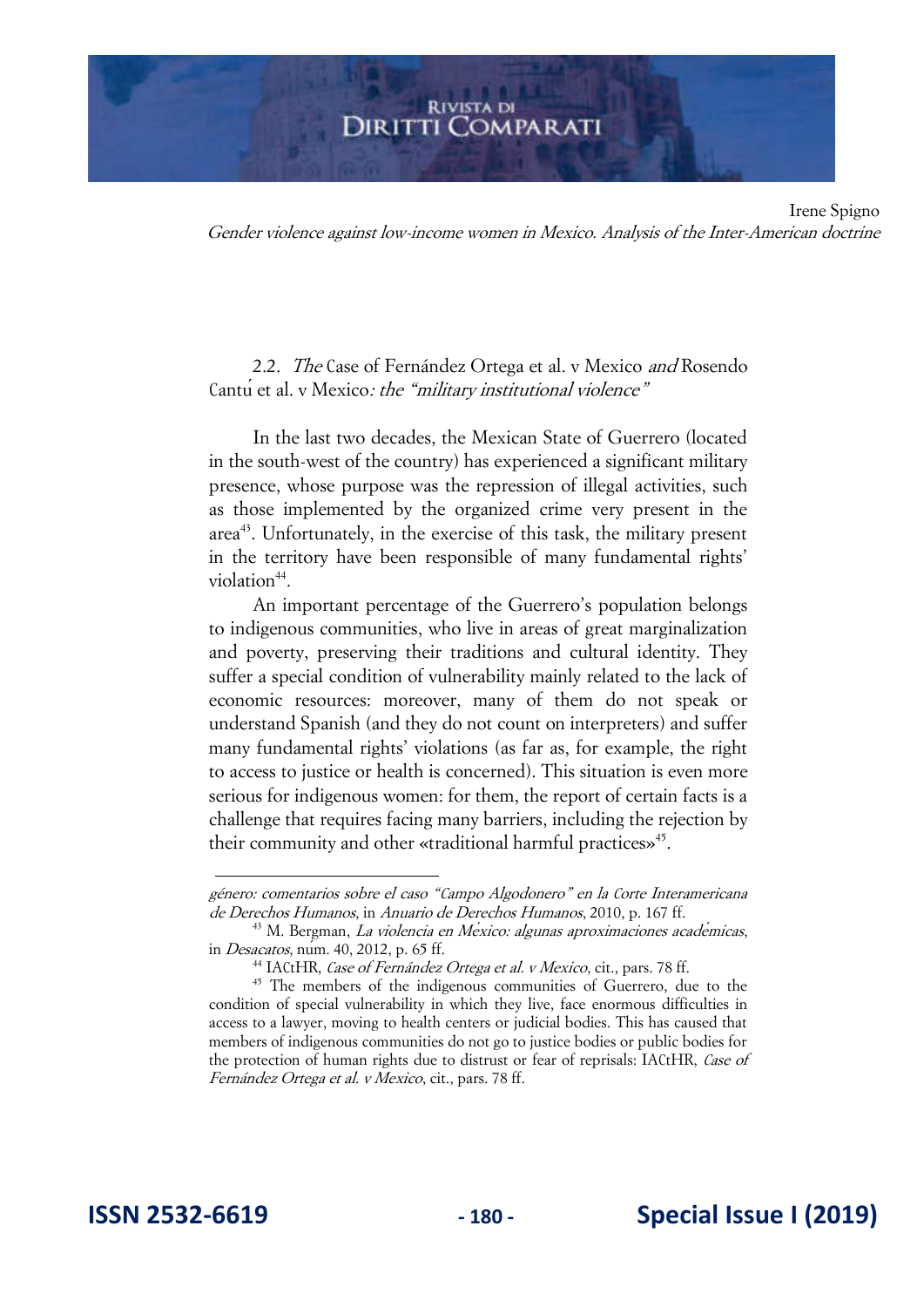Irene Spigno Gender violence against low-income women in Mexico. Analysis of the Inter-American doctrine

The women of the State of Guerrero have also been victims of the so-called "military institutional violence" <sup>46</sup>, perpetrated by the military that should perform police work in the territory. This has further aggravated the situation of great vulnerability indigenous women already live under<sup>47</sup>. Within this context, between 1997 and 2004 several reports of sexual violations of indigenous women attributed to the military have been filed. These cases were known by the military jurisdiction and responsible people were never sanctioned<sup>48</sup>. Two of them arrived to the Inter-American judge.

The first one is the *Case of Fernandez Ortega v Mexico*. Inés Fernández Ortega is an indigenous woman who belongs to the Me'phaa community. She used to live in a village called Barranca Tecoani, located in the State of Guerrero, in an isolated mountainous area. She is married and has 5 children now. On the 22 March 2002, when she was 25 years old, she was raped by Mexican soldiers who were in the territory on police work duties. While she was staying home with her children, a group of approximately eleven soldiers approached her house: three of them entered the house without her consent and asked her about her husband's alleged illegal activity. Inés did not speak Spanish well and she was afraid. The soldiers

<sup>46</sup> J. Ceja Martínez, Seguridad ciudadana, militarización y criminalización de las disidencias en México (2006-2012), in Espacio Abierto Cuaderno Venezolano de Sociología, vol. 22, 2013, p. 681 ff.

 $^{47}$  IACtHR, Case of Fernández Ortega et al. v Mexico, cit., pars. 78 ff., in which the document of the Secretariat of Women of the State of Guerrero and the National Network of Refugees is cited, *Desarrollo de Redes de detección, apovo v* referencia de casos de violencia contra las mujeres indígenas de Guerrero, 2008, folio 13247, according to which «indigenous women continue to suffer the consequences of a patriarchal structure that is blind to gender equality, especially in instances such as armed or police forces, where they are trained to defend, combat or attack criminals, but they are not sensitized to the human rights of the community and of women».

<sup>&</sup>lt;sup>48</sup> IACtHR, Case of Fernández Ortega et al. v Mexico, cit. pars. 78 ff.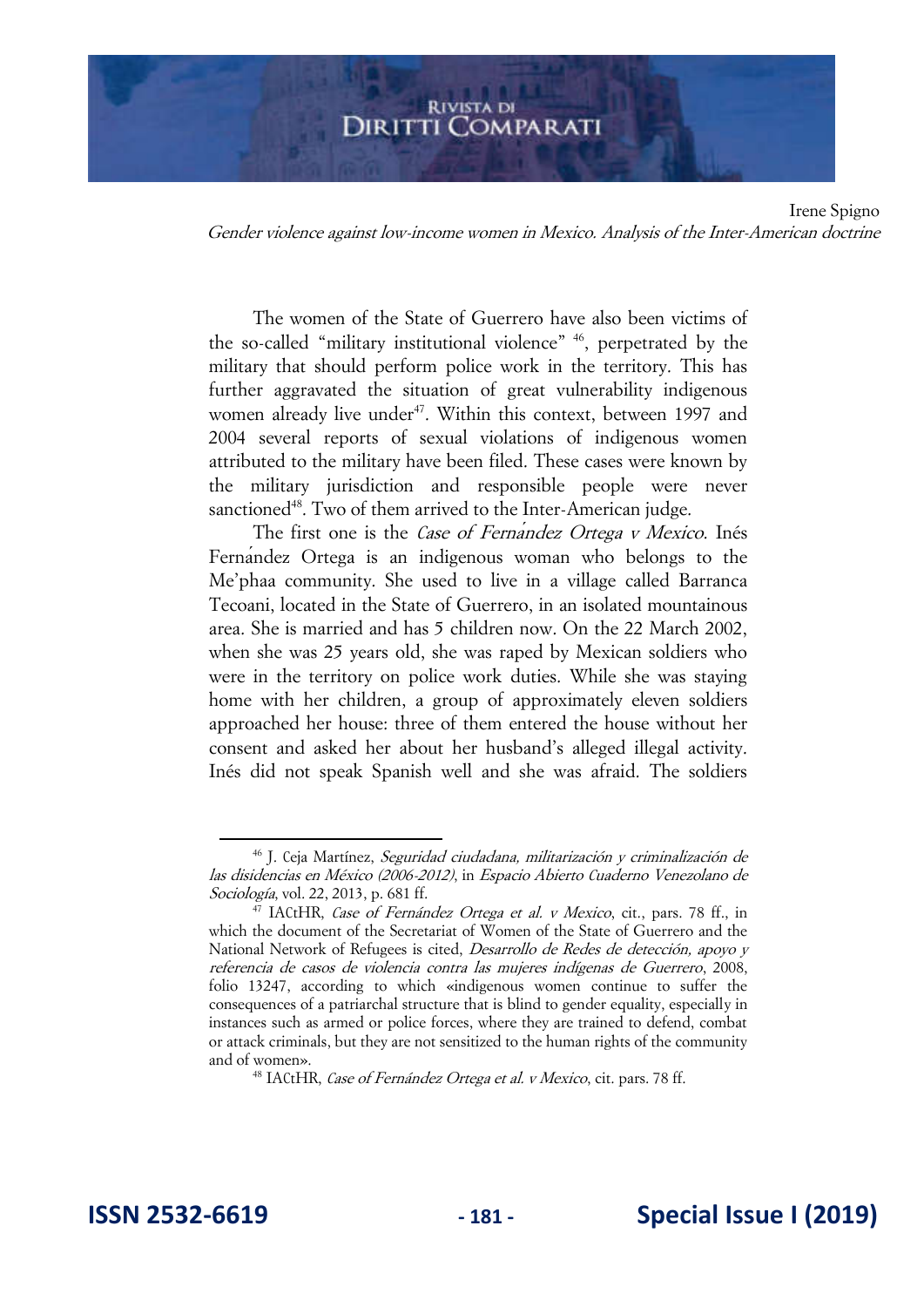

Irene Spigno Gender violence against low-income women in Mexico. Analysis of the Inter-American doctrine

threatened Inés and one of them raped her while the other two stayed there watching the rape.

Her children witnessed what happened but when Inés was raped they had fled to their grandparents house in search of help. Inés and her husband filed a criminal complaint and the authorities initiated a preliminary investigation for the crimes of rape, trespassing, abuse of authority and those that resulted. They encountered a lot of hostility by the Mexican authorities as well as in the medical staff that attended Inés. A few months later, when the possible participation of military personnel in the events was determined, the preliminary investigation was remitted to the military jurisdiction<sup>49</sup>. This decision was opposed by the victim without any success.

The second case is about Valentina Rosendo Cantú's rape. Valentina was 17 years old when, on February 16, 2002, she was raped by a soldier. Valentina, as Inés, is an indigenous woman of the Me'phaa community; she is originally from the community of Caxitepec in the State of Guerrero and at the time of the facts she lived with her husband and their daughter in a village in a mountainous area with very difficult access. The day she suffered the rape, Valentina was in a stream near her home where she had come to wash clothes. When she was about to take a bath, eight soldiers, accompanied by a civilian who had been detained, approached and surrounded her. She was interrogated by two of them about alleged criminal activities in the area: she was scared and said that she had no information. She was beaten and sexually abused by two of them. The victim announced the facts to the community and state authorities, finding the same resistance and difficulties that Inés Fernandez Ortega had already encountered when she filed her complaint.

<sup>49</sup> On the military jurisdiction in Mexico see K. Hudlet Vázquez and D. González Núñez, Los efectos de la incidencia internacional de las organizaciones de la sociedad civil: el caso de la Corte Interamericana de Derechos Humanos y el fuero militar en México, in El Cotidiano, num. 172, 2012, p. 136 ff.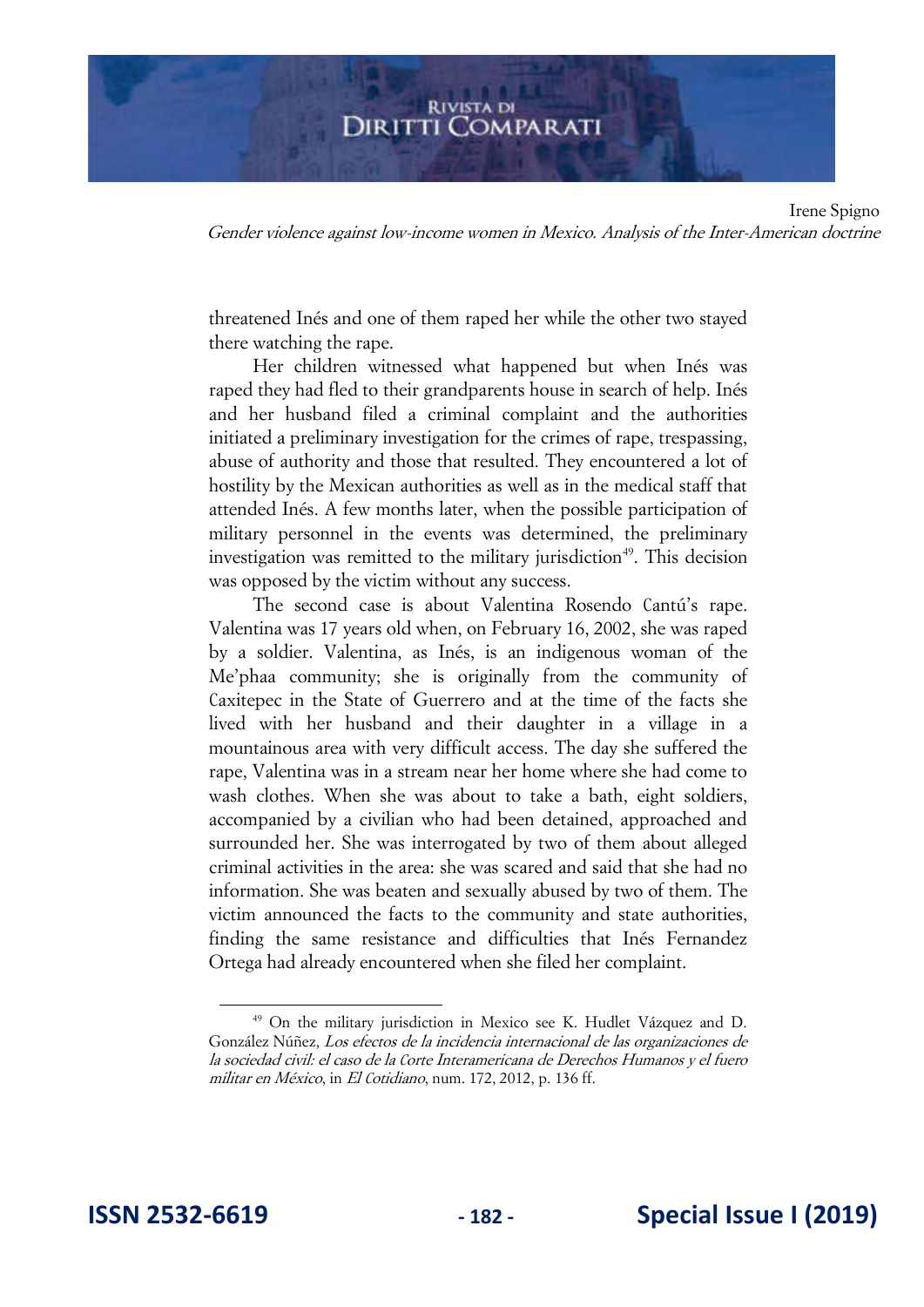Irene Spigno Gender violence against low-income women in Mexico. Analysis of the Inter-American doctrine

In a pair of "twin decisions" (due to the proximity of the date in which the two cases had been addressed and the similarity of the facts occurred) the IACtHR determined the international responsibility of the Mexican State for the violation of several provisions of the American Convention. First of all, in both cases the Inter-American judge declared Mexico's responsibility for the violation of the rights to personal integrity, dignity and privacy, enshrined, respectively, in Articles 5.2, 11.1 and 11.2 (in relation to Article 1.1) of the American Convention and Articles 1, 2 and 6 of the Inter-American Convention to Prevent and Punish Torture<sup>50</sup>, as well as for the breach of the duty established in Article 7.a of the Convention of Belem do Para.

The IACtHR recalls the Preamble to the Convention of Belem do Para, according to which violence against women not only constitutes a violation of human rights, but is «an offense against human dignity and a manifestation of the historically unequal power relations between women and men,» that «pervades every sector of society, regardless of class, race, or ethnic group, income, culture, level of education, age or religion, and strikes at its very foundation. $s<sup>51</sup>$ Likewise, it reiterates its own jurisprudence according to which sexual violence does include every action with a sexual nature that is committed against a person without her/his consent, with the physical invasion of the human body, but also with acts that do not imply any penetration or physical contact<sup>52</sup>. In particular, rape constitutes a paradigmatic form of violence against women whose consequences transcend the person of the direct victim<sup>53</sup>.

<sup>&</sup>lt;sup>50</sup> Organization of American State, *Inter-American Convention to Prevent* and Punish Torture, December 9, 1985.

<sup>&</sup>lt;sup>51</sup> Preamble of the Convention of Belem do Para. See the Case of Fernández Ortega et al. v Mexico, cit., par. 118

<sup>&</sup>lt;sup>52</sup> IACtHR, Case of the Miguel Castro-Castro Prison v Peru, cit., par. 306.

<sup>&</sup>lt;sup>53</sup> IACtHR, Case of Bueno-Alves v Argentina, Judgment of May 11, 2007 (Merits, Reparations, and Costs).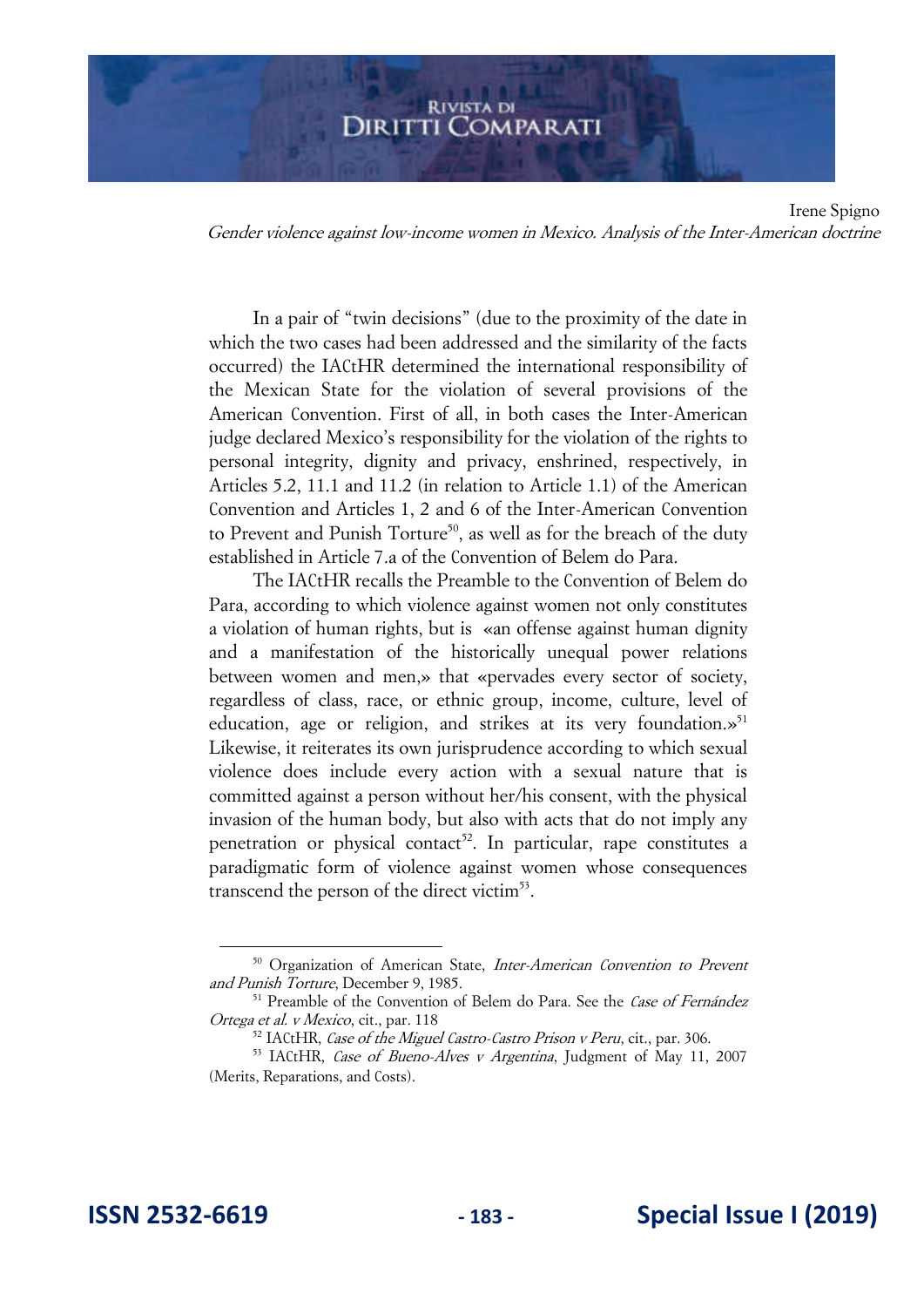Irene Spigno Gender violence against low-income women in Mexico. Analysis of the Inter-American doctrine

Secondly, the Court declared the violation of the right to personal integrity provided for in Article 5.1 of the American Convention of Inés and Valentina and their families<sup>54</sup>, for the behavior of the authorities<sup>55</sup>. In particular, Valentina's daughter, who was a few months old at the time of the events, suffered because of the exile that she had to face with her mother as a result of the events, the distance from her community and her indigenous culture, and the dismemberment of her family. These transfers caused her upbringing to develop far from her maternal family, to which she was strongly linked. Additionally, the transfers also resulted in her education outside the community being developed in schools where only Spanish was spoken<sup>56</sup>.

Likewise, the State international responsibility for the violation of Articles 8.1 and 25.1 of the American Convention was declared due to the lack of due diligence in the investigation and punishment of those responsible. Moreover, Mexico failed to comply with the obligation of guaranteeing, without any discrimination, the right of access to justice, established in Articles 8.1 and 25 of the American Convention, due to the fact that neither Ines nor Valentina had an interpreter provided by the State when they required medical attention, neither when they filed their initial complaint, nor did they receive information in their language about the actions derived from their complaint<sup>57</sup>.

<sup>&</sup>lt;sup>54</sup> IACtHR, Case of Fernández Ortega et al. v Mexico, cit. par. 149, in which it is highlighted that the violation of the right of Inés family to personal integrity enshrined in Article 5.1 of the American Convention was related to the facts on the search for justice and impunity.

<sup>55</sup> In particular, in the case of Inés Fernández Ortega, the violation of her right to psychological integrity was due to the delay in medical care, the loss of gynecological tests and the delay in investigating the facts of the case: IACtHR, Case of Fernández Ortega et al. v Mexico, cit., par. 135.

<sup>56</sup> IACtHR, Case of Rosendo Cantu*́* et al. v Mexico, cit., par. 137 ff.

<sup>57</sup> IACtHR, Case of Fernández Ortega et al. v Mexico, cit., pars. 190 ff. See also the Case of Rosendo Cantu*́* et al. v Mexico, cit., par. 185 according to which in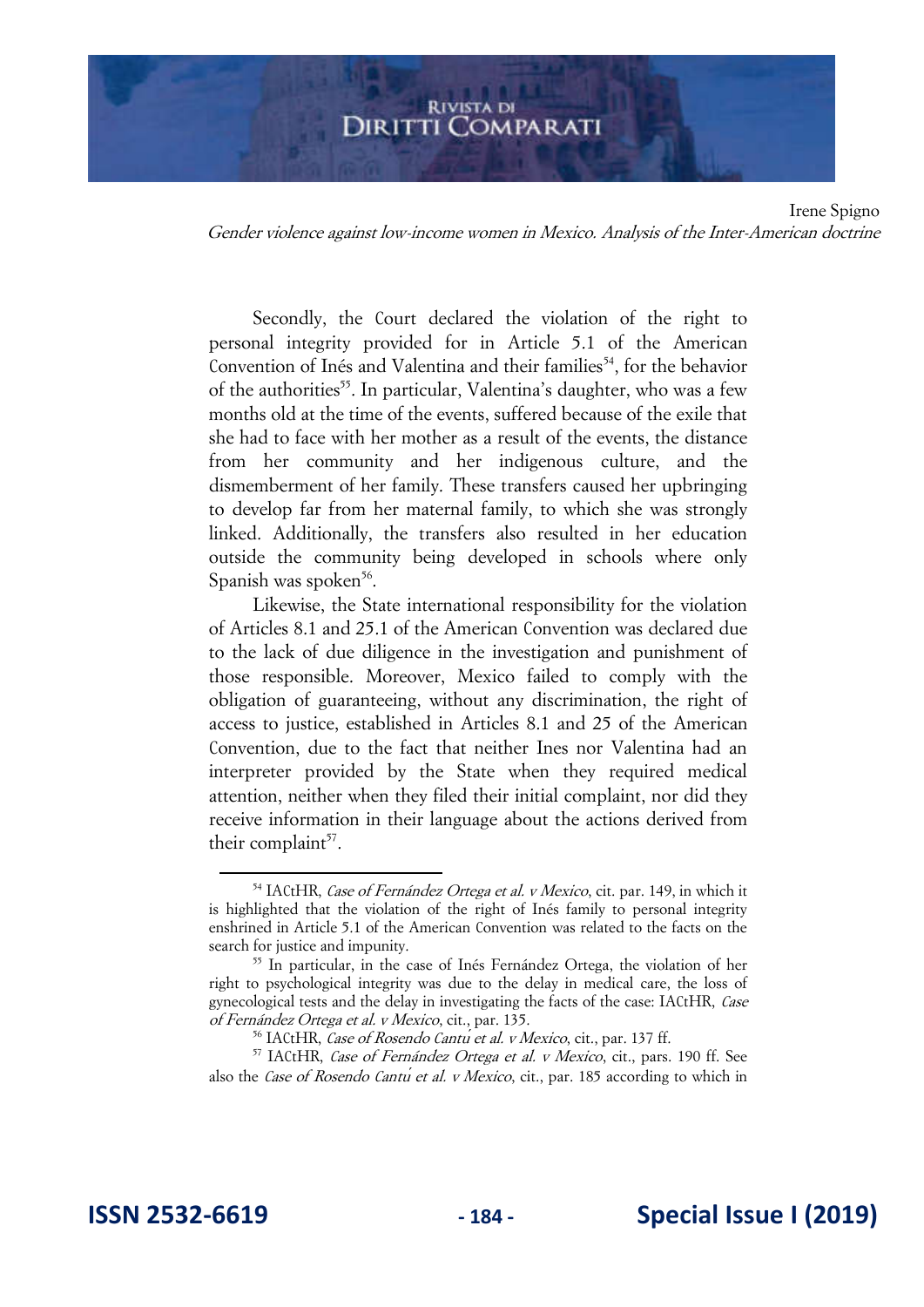Irene Spigno Gender violence against low-income women in Mexico. Analysis of the Inter-American doctrine

Finally, in the specific case of Valentina, Mexico has been declared internationally responsible for the violation of the rights of the child recognized in Article 19 of the American Convention for failing to adopt special measures in her favor, not only during the criminal complaint, but also during the time when, as a child, she went through the investigations, especially because as an indigenous person, she was in special situation of vulnerability due to poverty and lack of economic resources<sup>58</sup>.

### 3. Reparation measures: which obligations for the Mexican State?

Reparation is the main consequence of State international responsibility<sup>59</sup>. It is an obligation established in Article 63 of the American Convention whose *ratio* is compensatory and not punitive<sup>60</sup>. This feature implies that any violation of an international obligation that has produced an injury entails the duty to repair it adequately<sup>61</sup>.

order to inform the authorities about the crime that she had suffered and to access information, she had to turn to her husband who spoke Spanish. The impossibility of reporting and receiving information in her language meant a treatment that did not take into account her situation of vulnerability, based on her language and ethnicity, generating a detrimental effect to her right to access justice.

<sup>58</sup> IACtHR, Case of Rosendo Cantu*́* et al. v Mexico, cit., pars. 201-202.

<sup>59</sup> See M. Monroy Cabra, Derecho Internacional Pu*́*blico, Bogotá, 1986, p. 272.

<sup>&</sup>lt;sup>60</sup> International Court of Justice, *Case of Corfu Strait*, Judgment of April 9, 1949.

<sup>&</sup>lt;sup>61</sup> See the following decisions issued by the IACtHR: *Case of Vela<sup>squez-*</sup> Rodri*́*guez v Honduras, Judgment of July 21, 1989 (Reparations and Costs), par. 25; Case of Chitay Nech et al. v Guatemala, Judgment of May 25, 2010 (Preliminary Objections, Merits, Reparations, and Costs), par. 227; and Case of Manuel Cepeda Vargas v Colombia, Judgment of May 26, 2010 (Preliminary objections, Merits, Reparations and Costs), par. 211. This principle «reflects a customary norm that constitutes one of the Fundamental Principles of Contemporary International Law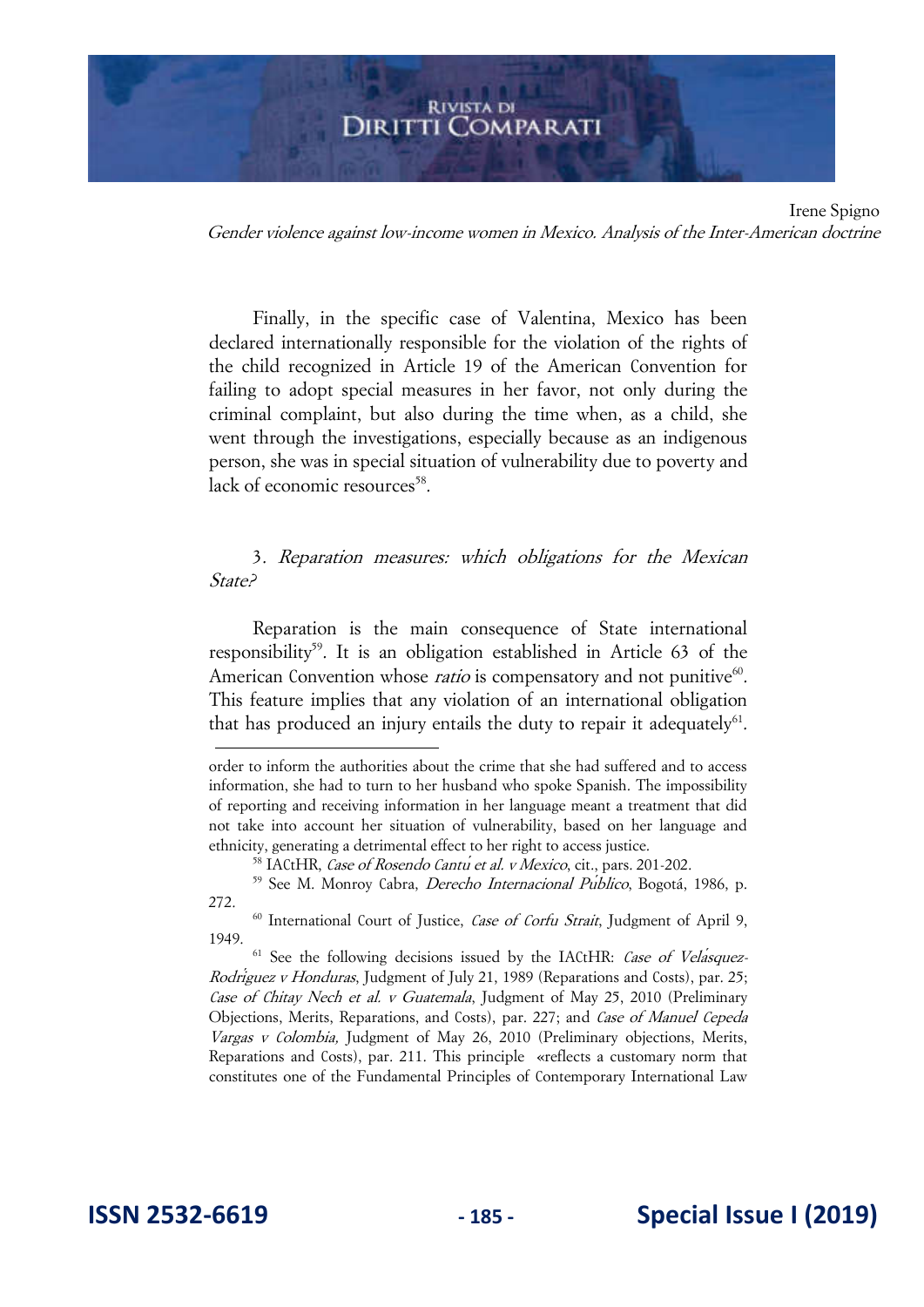

Gender violence against low-income women in Mexico. Analysis of the Inter-American doctrine

Reparations must have a causal link with the facts of the case, the violations declared, the damages credited, as well as with the measures requested to repair the respective damages. More specifically, the situation of the victims special vulnerability is taken into account by the IACtHR.

On the basis of these general principles, in the IACtHR case law it is possible to identify different reparation modalities<sup>62</sup>. First of all, the reparation (compensation) for material and immaterial damages: the former are identified with «the loss or detriment of the income of the victims, the expenses incurred due to the facts and the consequences of a pecuniary nature that have a causal link with the facts of the cases  $\mathfrak{s}^3$ ; the latter include «both [of] the sufferings and the afflictions caused to the direct victim and his relatives, the impairment of very significant values for the people, as well as the alterations, of a non-pecuniary nature, in the conditions of existence of the victim or his family»<sup>64</sup>. In addition, the Court dictates measures of satisfaction, rehabilitation and guarantees of non-repetition, with individual, social and community nature.

As far as the reparation's measures are concerned in the three cases analyzed in the present work, first of all, the IACtHR establishes

on the Responsibility of a State»: see IACtHR, Case of Castillo-Pa*́*ez v Peru, Judgment of November 27, 1998 (Reparations and Costs), par. 43; Case of Chitay Nech et al. v Guatemala, cit., par. 227, and Case of Manuel Cepeda Vargas v Colombia, par. 211.

 $62$  On this point, see further C. Nash Rojas, Las Reparaciones ante la Corte Interamericana de Derechos Humanos (1988 - 2007), Chile, 2009.

 $63$  See the IACtHR, Case of Bámaca Velásquez v Guatemala, Judgment of February 22, 2002 (Reparations and Costs), par. 43; the IACtHR, Case of Chitay Nech et al. v Guatemala, cit., par. 261, and the IACtHR, Case of Manuel Cepeda Vargas v Colombia, par. 242.

<sup>64</sup> See the IACtHR, Case of the "Street Children" (Villagra*́*n-Morales et al.) v Guatemala, Judgment of May 26, 2001 (Reparations and Costs), par. 84; the IACtHR, Case of Chitay Nech et al. v Guatemala, cit., par. 273, and the IACtHR, Case of Manuel Cepeda Vargas v Colombia, par. 242.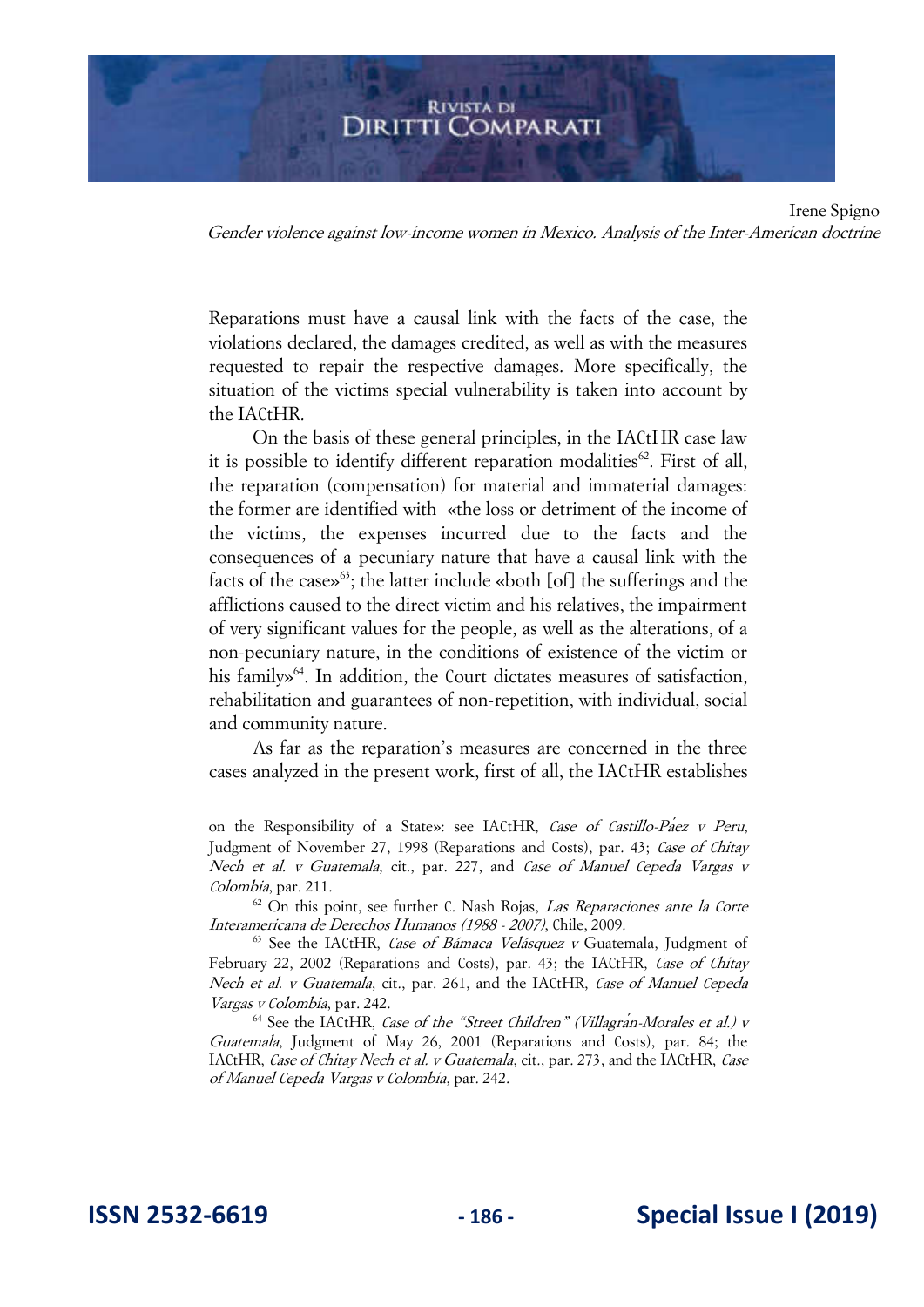Irene Spigno Gender violence against low-income women in Mexico. Analysis of the Inter-American doctrine

the State obligation to investigate the facts and identify, prosecute and eventually punish the responsible, with due diligence through a process that allows the victims and their families full participation at any time in full safety conditions. This implies the adoption of all necessary affirmative measures in order to ensure the victims the access to justice, taking into account their cultural, social, economic conditions and other obstacles they may face, and provide them the means to overcome them<sup>65</sup>.

Second, the Court orders the State to adapt its domestic law, both from the legislative point of view $^{66}$ , as well as from an interpretative one through a call to the judicial power to exercise an ex officio "control of conventionality", between the domestic norms and the American Convention<sup>67</sup>.

Third, the State must recognize its responsibility in a public act. In the Inés and Valentina cases the act should have been done in Spanish and Me'phaa language, with the intervention of high-level officials and in which the President of Mexico would have apologized for the violations committed. The act must be due with the «coverage by the main means of communication [with] state and community scope» and has to be made in accordance with the wishes of the victim, who must indicate the place as well as the other aspects related

 $65$  See the IACtHR, Case of Fernández Ortega et al. v Mexico, cit. pars. 225-232; see also the IACtHR, Case of Rosendo Cantu*́* et al. v Mexico, cit., pars. 208-215 and the IACtHR, Case of González et al. ("Cotton Field") v Mexico, cit., pars. 452-463.

<sup>66</sup> See the IACtHR, Case of Rosendo Cantu*́* et al. v Mexico, cit., par. 217 ff. and on this point see G. M. Puente de la Mora, El Estado mexicano y la Corte Interamericana de los Derechos Humanos. Algunas consideraciones respecto al margen de apreciación en los casos contenciosos. Retos y perspectivas, in P. A. Acosta Alvarado-M. Núñez Poblete (coords.), El margen de apreciación en el sistema interamericano de derechos humanos: proyecciones regionales y nacionales, Universidad Nacional Autónoma de México, Instituto de Investigaciones Jurídicas, 2012, p. 313.

 $67$  See the IACtHR, Case of Fernández Ortega et al. v Mexico, cit. pars. 233-240; see also the IACtHR, Case of Rosendo Cantu*́* et al. v Mexico, cit., pars. 216-223.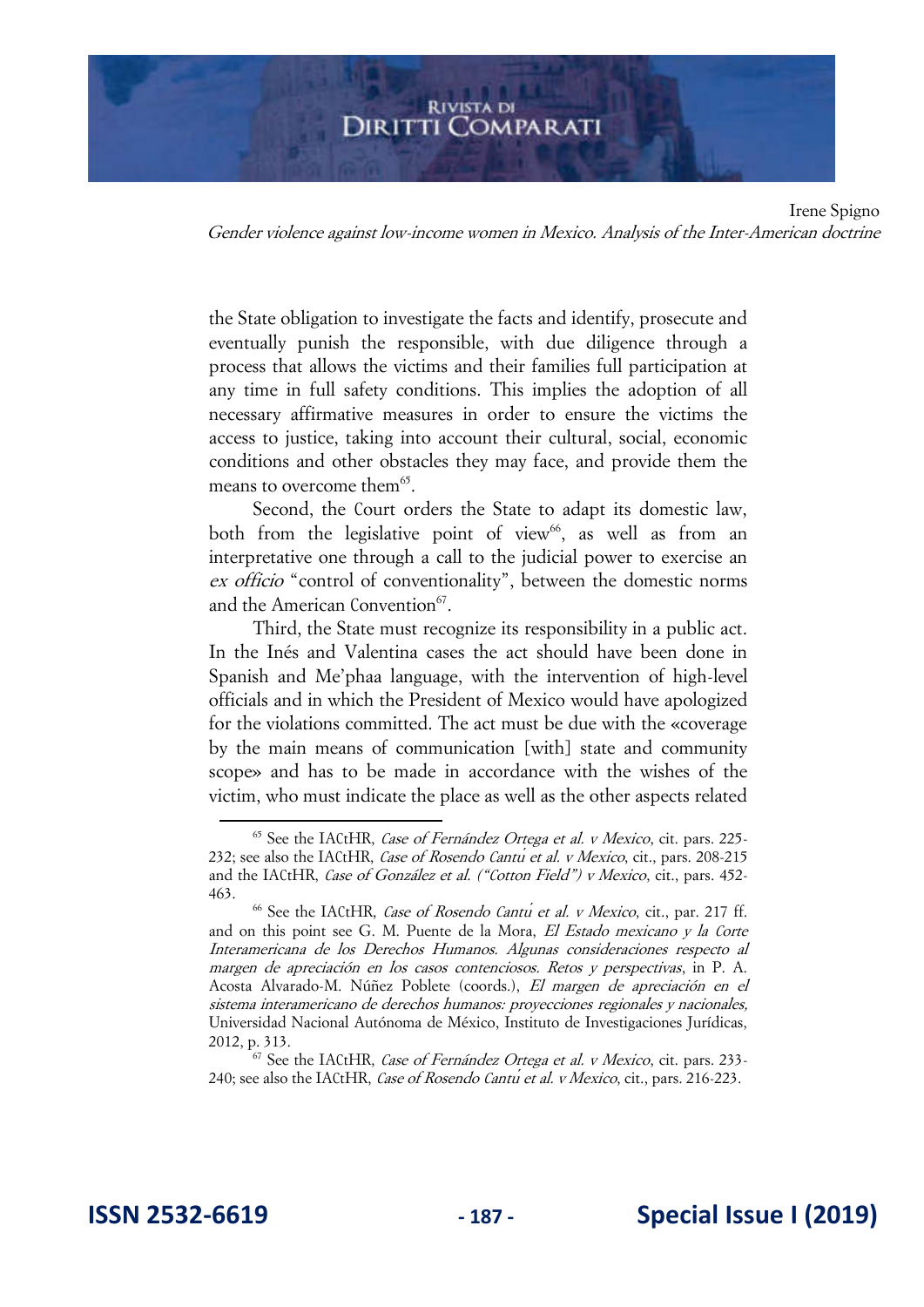Irene Spigno Gender violence against low-income women in Mexico. Analysis of the Inter-American doctrine

to the content and conditions for its realization. Moreover, during the act, the reality of marginalization, exclusion and discrimination of indigenous peoples and, particularly, of indigenous women, has to be recognized<sup>68</sup>. Another reparation measures dictated by the Court in the three cases consists in the publication of the IACtHR judgment<sup>69</sup>. In the cases of Fernández Ortega et al. v Mexico and Rosendo Cantu*́* et al. v Mexico a full version of it should have been published in a national newspaper and the most important parts of it should have been published, in Spanish and in Me'phaa<sup>70</sup>.

Fourthly, as far as the no-repetition measures are concerned, Mexico had to adequate, taking into account international standards, national parameters of criminal investigation and perform forensic analysis to ensure diligent investigation of acts of violence<sup>71</sup>. On the same way, the State should have continued to implement permanent training programs and courses on diligent investigation in cases of sexual violence against women, which must include a gender and ethnic perspective. Likewise, the State institutional capacities should

<sup>&</sup>lt;sup>68</sup> IACtHR, Case of Fernández Ortega et al. v Mexico, cit. pars. 241-244; see also the following IACtHR decisions: Case of Rosendo Cantu*́* et al. v Mexico, cit., pars. 224-226 and Case of González et al. ("Cotton Field") v Mexico, cit., par. 469. Among the measures of satisfaction dictated in the Case of González et al. ("Cotton *Field") v Mexico*, there is the lifting of a monument in memory of the victims (par. 471) and the establishment of a national day in memory of the victims (par. 473).

 $^{69}$  IACtHR, Case of González et al. ("Cotton Field") v Mexico, cit., par. 468.

<sup>70</sup> «[…] both on a radio station with broad state and community coverage, on four occasions [...] , and in a newspaper of wide national circulation and in a newspaper of state circulation, in the Official Gazette of the Federation and on the Internet page of the Secretariat of National Defense»: see IACtHR, Case of Fernández Ortega et al. v Mexico, cit. pars. 245-247; see also IACtHR, Case of Rosendo Cantu*́* et al. v Mexico, cit., pars. 227-229 and the Case of González et al. ("Cotton Field") v Mexico, cit., par. 468.

<sup>&</sup>lt;sup>71</sup> IACtHR, Case of Fernández Ortega et al. v Mexico, cit. pars. 253-256; see also the following IACtHR decisions: Case of Rosendo Cantu*́* et al. v Mexico, cit., pars. 239-242 and Case of González et al. ("Cotton Field") v Mexico, cit., pars. 474-512.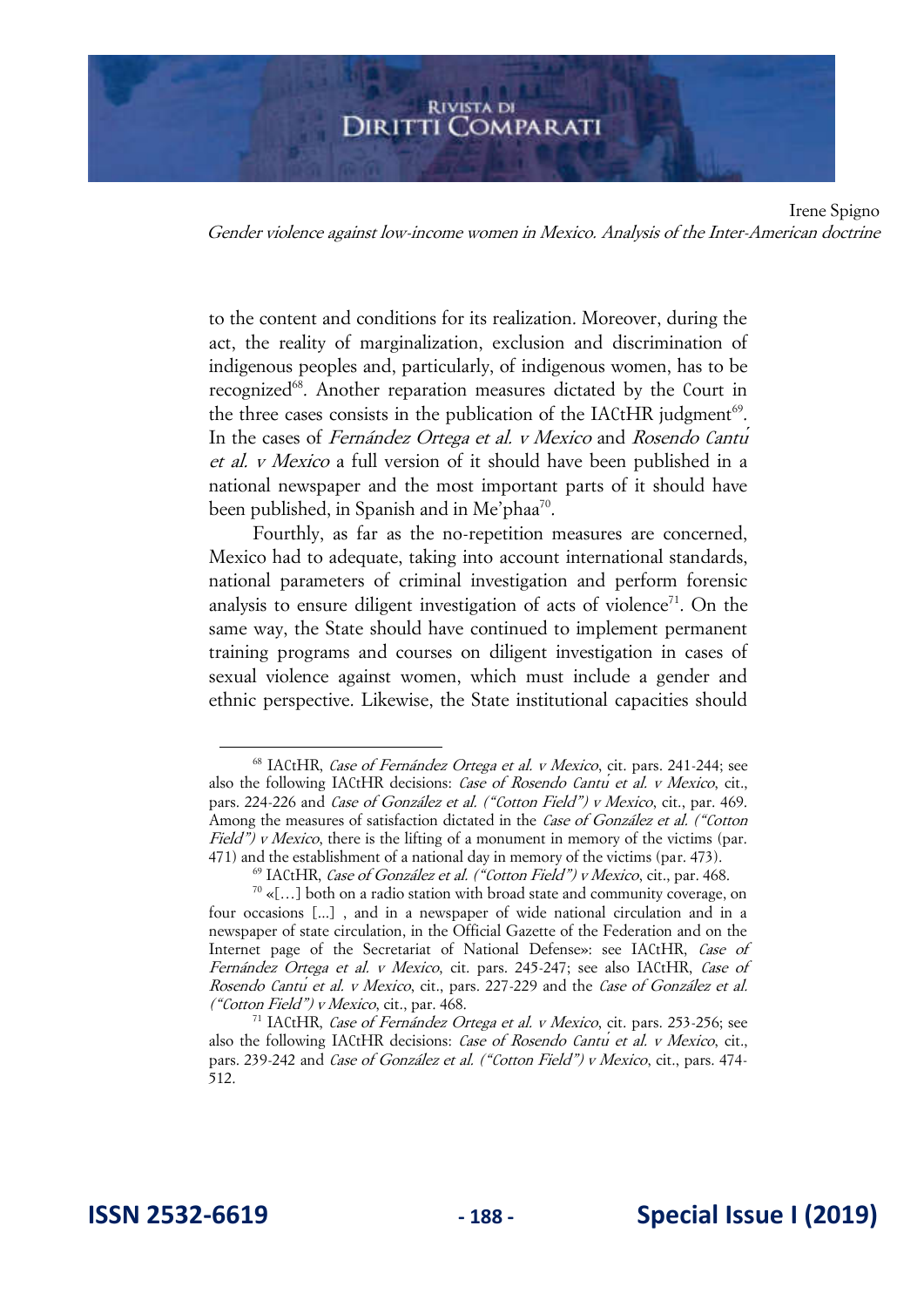

Irene Spigno Gender violence against low-income women in Mexico. Analysis of the Inter-American doctrine

have been strengthened throughout the Armed Forces members training on human rights $72$ .

Fifthly, in addition to the granting of scholarships for the victims<sup>73</sup>, in the Case of Fernández Ortega, Mexico was ordered to ensure adequate accommodation and food facilities for girls from the community of Barranca Tecoani who were currently studying in the nearest city of Ayutla de los Libres, in order to allow them to continue receiving education in their institutions<sup>74</sup>.

Finally, and in addition to monetary compensation<sup>75</sup>, the State had to adopt reparation measures that provide adequate and free attention to the victims physical and psychological suffering, attending to their specificities of gender and ethnicity, with the prior consent of the victims, providing clear and sufficient prior information<sup>76</sup>.

<sup>&</sup>lt;sup>72</sup> IACtHR, Case of Fernández Ortega et al. v Mexico, cit. pars. 261-262; see also IACtHR, Case of Rosendo Cantu*́* et al. v Mexico, cit., pars. 247-249.

<sup>&</sup>lt;sup>73</sup> IACtHR, Case of Fernández Ortega et al. v Mexico, cit. pars. 263-264; see also the following IACtHR decisions: Case of Rosendo Cantu*́* et al. v Mexico, cit., pars. 256-257 and Case of González et al. ("Cotton Field") v Mexico, cit., pars. 544 ff.

<sup>&</sup>lt;sup>74</sup> Cfr. IACtHR, Case of Fernández Ortega et al. v Mexico, cit. pars. 265-270: the mentioned measure can be fulfilled by the State with the installation of a secondary school in the aforementioned community.

<sup>&</sup>lt;sup>75</sup> IACtHR, Case of Fernández Ortega et al. v Mexico, cit. pars. 281 ff.; see also the following IACtHR decisions: Case of Rosendo Cantu*́* et al. v Mexico, cit., pars. 270 ff. and Case of González et al. ("Cotton Field") v Mexico, cit., pars. 544 ff.

<sup>&</sup>lt;sup>76</sup> Cfr. IACtHR, Case of Fernández Ortega et al. v Mexico, cit. pars. 248-252; see also Case of Rosendo Cantu<sup>*i*</sup> et al. v Mexico, cit., pars. 250-253. Treatments must be provided for as long as necessary, and must include the provision of medications and, where appropriate, transportation, interpreter and other expenses directly related and that are strictly necessary.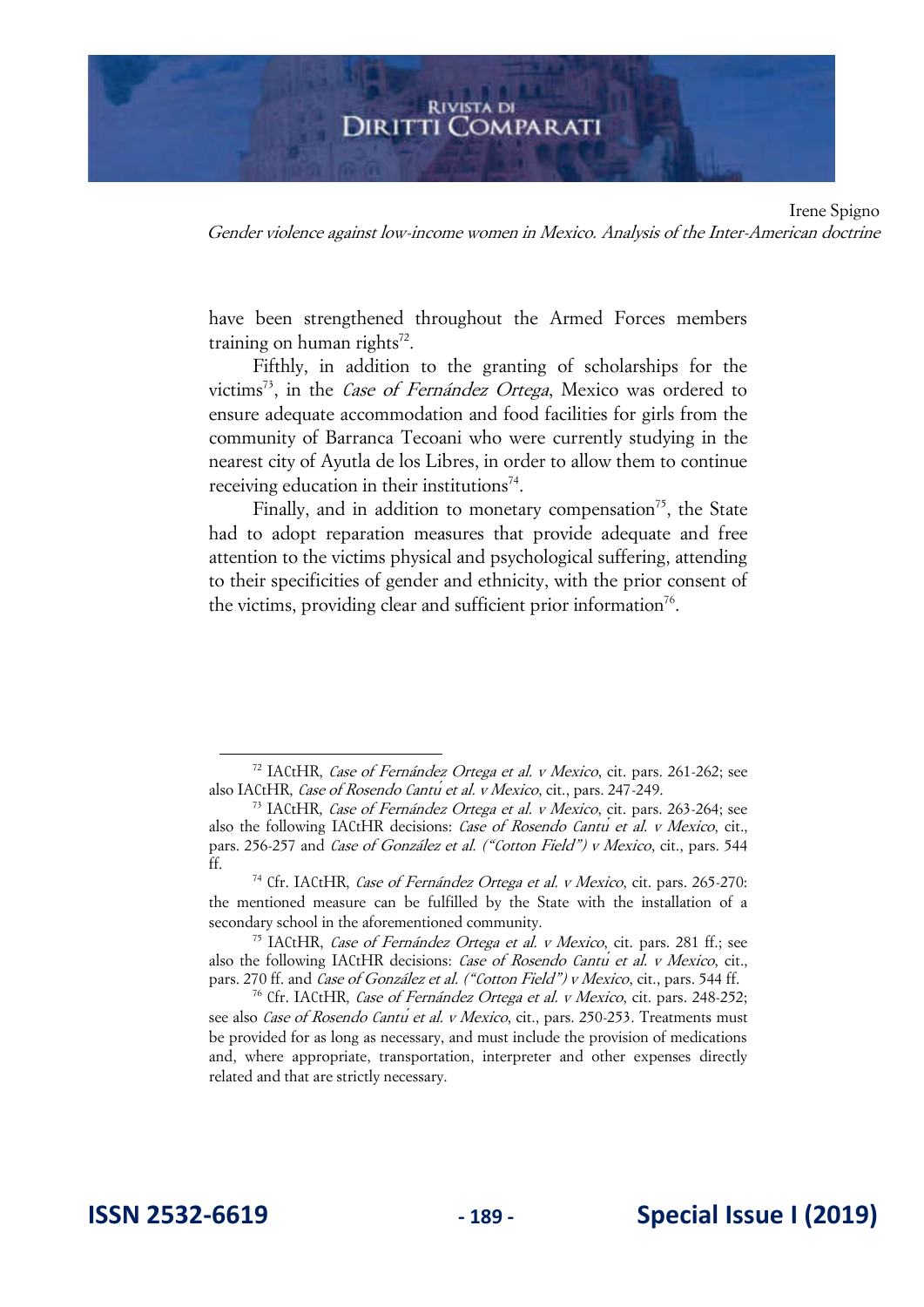Irene Spigno Gender violence against low-income women in Mexico. Analysis of the Inter-American doctrine

4. Final considerations: is the Inter-American standard of protection of low-income women effective?

The analysis developed in the previous pages shows a very advanced Inter-American jurisprudence that, far from legal formalities, contributes in a relevant way to the advancement of fundamental rights in particular – for the topic treated in the present work – of low-income women victims of gender violence in Mexico. In particular, the doctrine issued by the Court is developed along three fundamental axes that synthesize the State obligations: to respect, to guarantee and, finally, to repair.

By the way: is the Inter-American standard of protection of lowincome women in Mexico effective?

Perhaps, to answer this question and to begin to draw some relevant conclusions, a first point is represented by checking the status of compliance of the reparatory measures ordered by the Court in the three cases analyzed. According to the respective Monitoring Compliance Judgments issued by the  $IACHR<sup>77</sup>$ , in all three cases, Mexico has complied with the measures relating to compensation for pecuniary and non-pecuniary damage and expenses and costs; the realization of a public act of recognition of responsibility and medical and psychological attention to the victims.

In addition, with reference to the compliance of the *Case of* González et al. ("Cotton Field") v Mexico, the measures according to which the State was ordered to implement permanent programs and courses on human rights and gender addressed to public officials can

 $^{77}$  IACtHR, Case of Fernández Ortega et al. v Mexico, Monitoring Compliance with Judgment of November 25, 2010, Judgment of November 21, 2014 and Judgment of April 17, 2015; see also the following IACtHR decisions: Case of Rosendo Cantu*́* et al. v Mexico, Monitoring Compliance with Judgment Monitoring Compliance with Judgment of November 25, 2010, Judgment of November 21, 2014 and Judgment of April 17, 2015, and Case of González et al. ("Cotton Field") v Mexico, Monitoring Compliance with Judgment, May 21, 2013.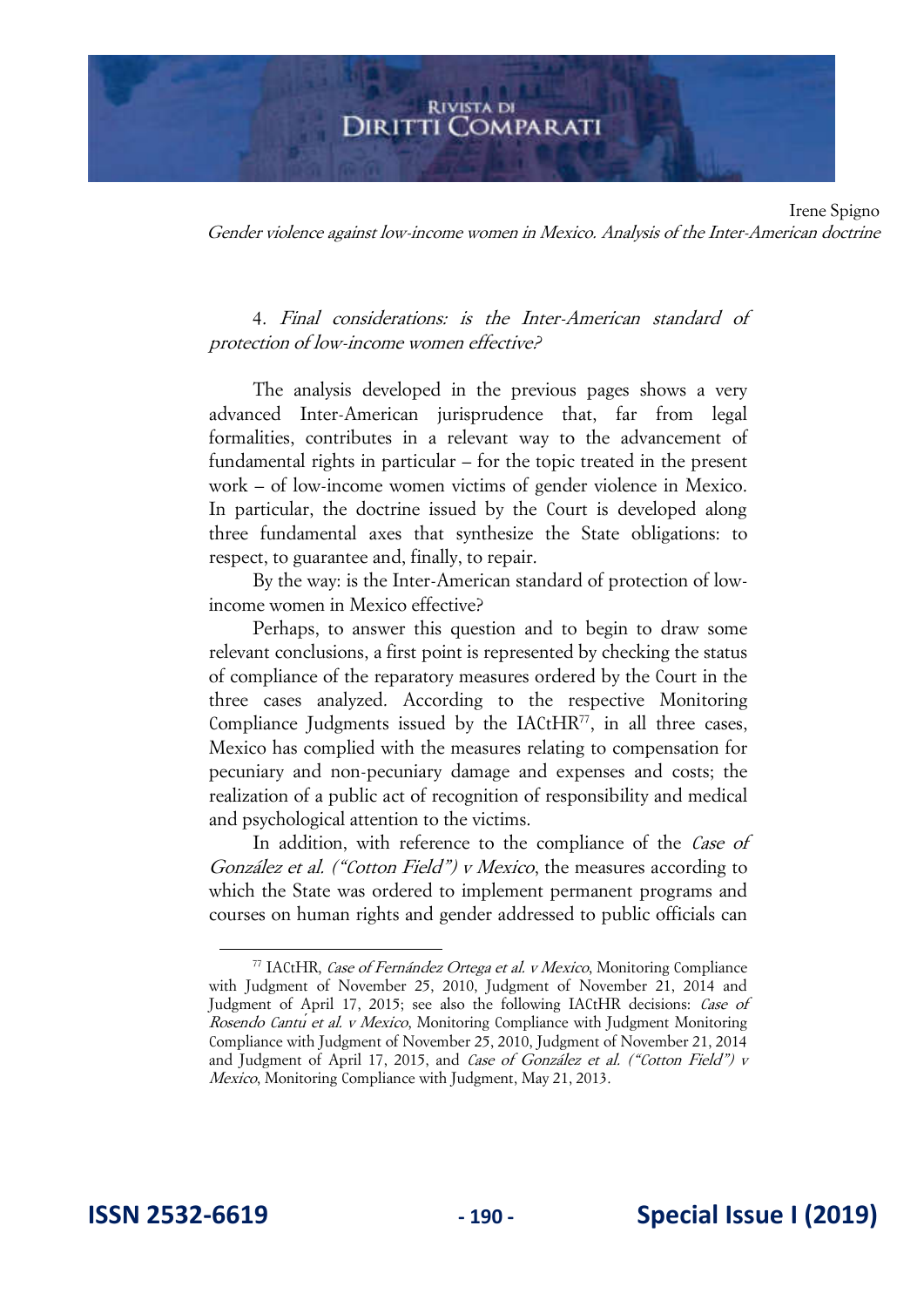### **RIVISTA DI** DIRITTI COMPARATI

Irene Spigno Gender violence against low-income women in Mexico. Analysis of the Inter-American doctrine

be considered fulfilled. Also, the creation of a website with information on missing persons in Chihuahua since 1993, the erection of a memorial monument in honor of the disappeared victims, the standardization of instruments used to investigate crimes related to disappearance, sexual violence and homicide, as well as the decision publication have been realized by the State. Moreover, as far as the Case of Fernández Ortega v Mexico is concerned the measures that oblige the State to award scholarships to the victims and those direct to ensure an effective remedy to challenge the intervention of the military jurisdiction must be considered fulfilled<sup>78</sup>.

There are still measures that the Mexican state has not complied with yet and for which it is subject to compliance supervision by the IACtHR. In the Case of González et al. ("Cotton Field") v Mexico, almost ten years after the ruling, the measures still pending of compliance are: to conduct investigations in accordance with the sentencing guidelines; to ensure that the different institutions involved in the investigations have sufficient material and human resources; to sanction those responsible; to provide medical attention to the victims; to investigate, identify, prosecute and punish those responsible for human rights violations; to investigate the public officials mentioned in the judgment; and, to the design of a comprehensive care plan for victims.

With reference to the "twin decisions", the cases of Fernández Ortega et al. v Mexico and Rosendo Cantu*́* et al. v Mexico, the measures to carry out the process of standardization of protocol of action in the federal scope and of the state of Guerrero, the training in human rights for armed forces personnel, to ensure services for women victims of sexual violence, to conduct the investigation and, where appropriate, the criminal proceedings, to examine the omission of public officials, the publication of the judgment and the adoption of legislative reforms in military matters are still to be complied. In

 $78$  On the legislative changes see the references *supra* in note n. 66.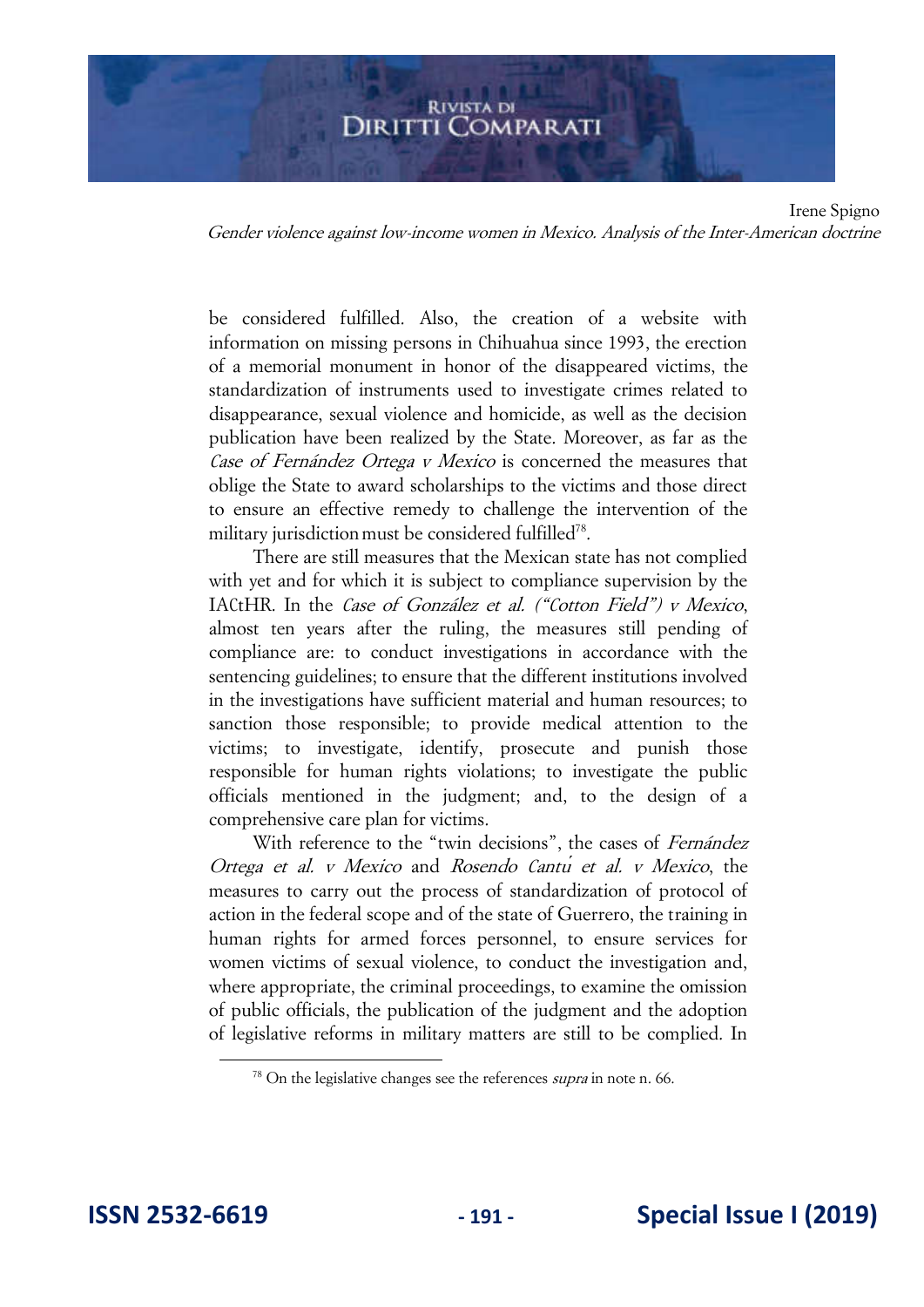Irene Spigno Gender violence against low-income women in Mexico. Analysis of the Inter-American doctrine

addition, in the specific Case of Fernández Ortega et al. v Mexico the measure to facilitate the construction of a center for the care of women in the Barranco de Tecoani is still pending and in Rosendo Cantu*́* et al. v Mexico decision the measure ordering to provide for awareness campaigns on the effects of discrimination and violence against women has not be complied yet.

In this sense, the considerations developed in the present text allows us to affirm that the IACtHR plays a fundamental role in the region in terms of progress in the States agendas on human rights. And this places her, in an international and comparative perspective, in an avant-garde position with regard to the arguments used to guarantee the rights and corresponding obligations to "respect", "guarantee" and "repair" human rights.

However, the development of the human rights agenda of the region cannot rest solely and exclusively on the back of the Inter-American Court. It does need also States cooperation without which no progress will ever be possible.

Abstract: The paper addresses the issue of gender violence against low-income women in Mexico, through the analysis of the IACtHR case law, with specific reference to three decisions: they are the cases of González et al. ("Cotton Field") v Mexico, and the "twin decisions": Fernández Ortega et al. v Mexico and Rosendo Cantu*́* et al. v Mexico. In par. 2, a brief description of each case is offered, underlining which are the rights of the American Convention that IACtHR considers that has been breached. Par. 3 concentrates on the reparation measures that have been dictated in the selected decisions. Finally, some brief final considerations are developed, mainly focusing on the effectiveness of the IACtHR case law in the protection of lowincome women against gender violence.